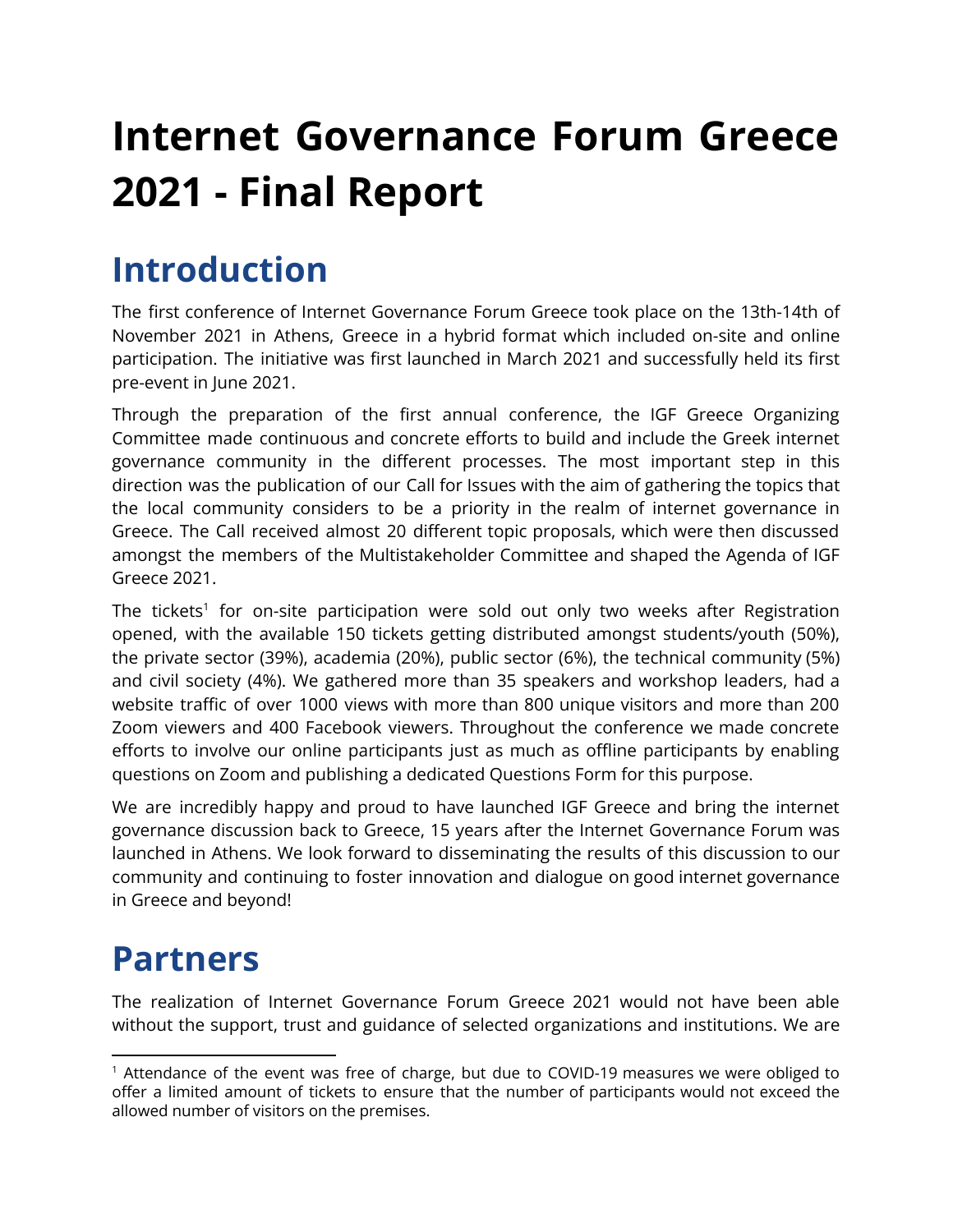deeply grateful for the Sponsors and Partners that allowed our vision to be turned into reality and showed their trust from day one of this project and would like to formally express our appreciation for their ongoing support.

#### **Under the auspices**

IGF Greece 2021 took place under the auspices of:



# **HELLENIC REPUBLIC** Ministry of Digital Governance



**Gold Sponsors**









**Sponsors**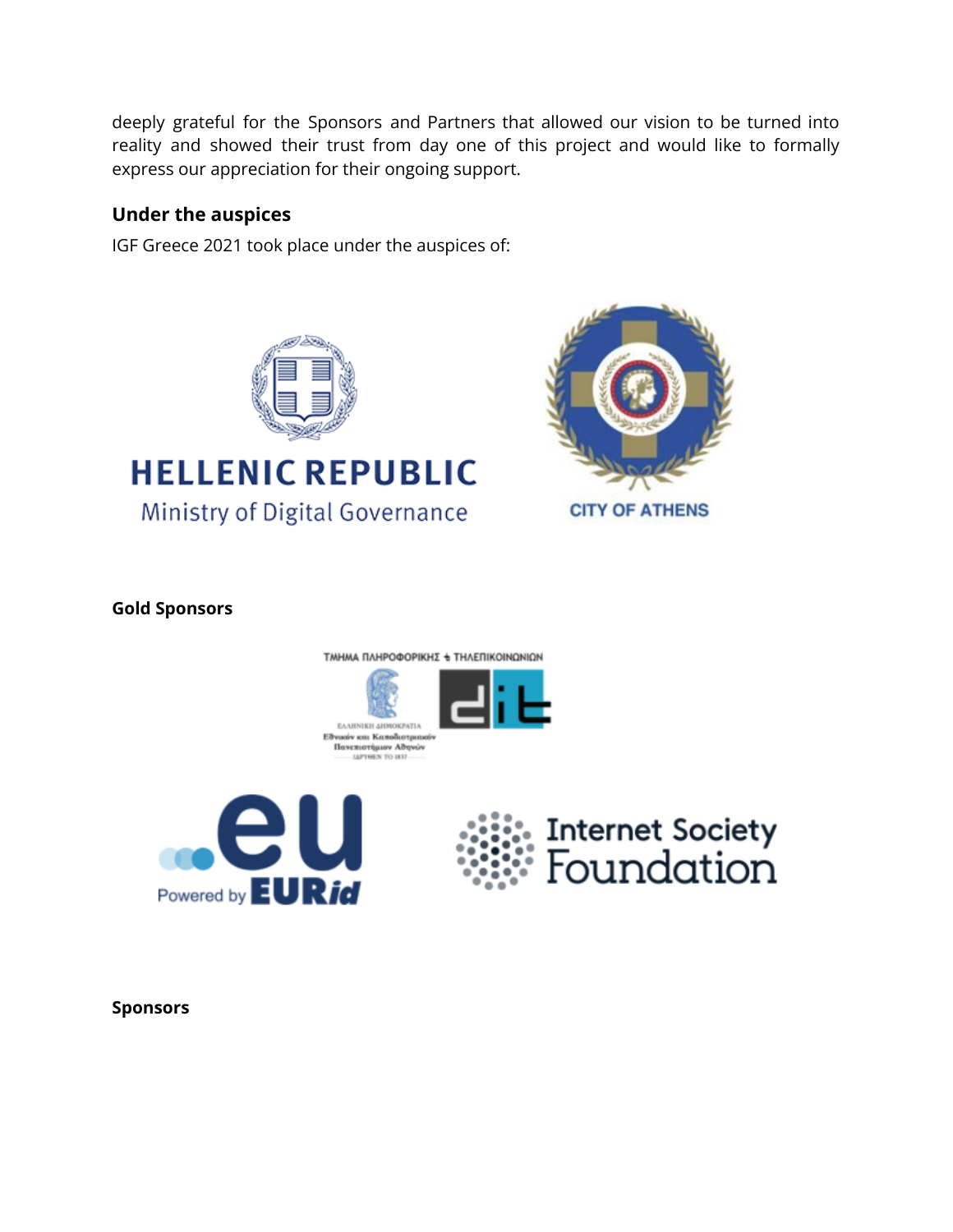

# **QUALCOdonutsing**



**Communication Sponsors**



**AOHNAÏKO - MAKEAONIKO**<br>**ΠΡΑΚΤΟΡΕΙΟ ΕΙΔΗΣΕΩΝ** 



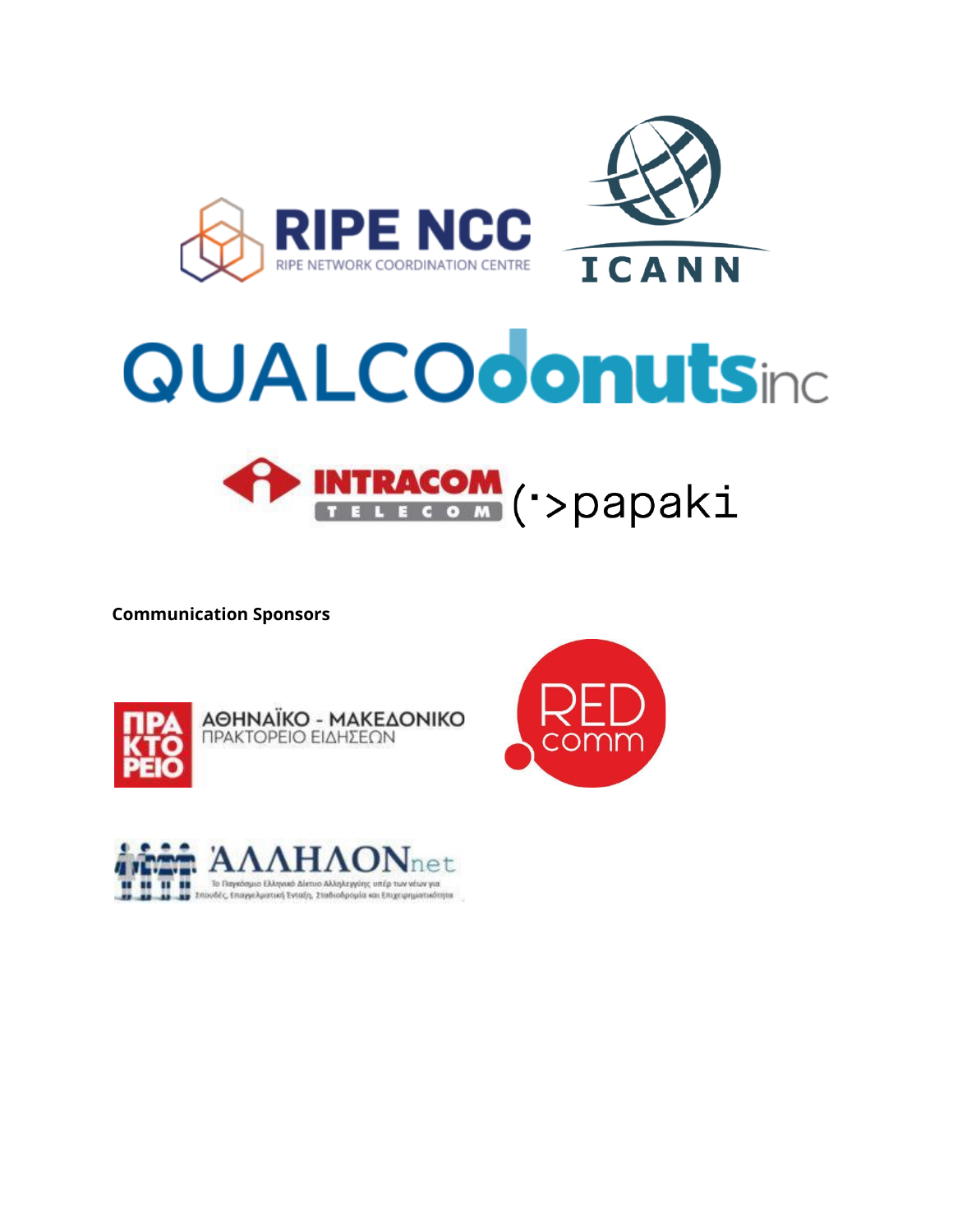# **Polyphony on the internet**

#### **Details**

- Form of discussion: Panel
- Speakers:
	- Clementini Diakomanoli, EU Communication expert- Athens Representation of the European Commission
	- Konstantinos Komaitis, Brave New Software Foundation
	- Charalambos Tsekeris, Vice-President of the National Bioethics and Technoethics Commission
- Moderator: Konstantinos Karpouzis

#### **Introduction**

The topic of the first section of the conference was proposed through the Call for Issues and finalized in collaboration with the Multistakeholder Committee. It focused on issues of pluralism, open dialogue and democracy on the internet. Key-points of the discussion were the role that the internet plays in promoting meaningful dialogue, but also how the so-called internet bubbles make it difficult to exchange views and create an "echo" effect on social networks.

## **Content**

The discussion was initiated by **Ms. Diakomanoli**, whose presentation drew the public's attention to the issue of fake news. She stressed the fact that new technological means and algorithms exacerbate the problem of misinformation in the "economy of attention". She differentiated between the types of misinformation depending on the intention of the one who shares the information, but also the effect achieved by the initiator, which may even be coordinated actions of foreign state agents to the detriment of the population of another state. The speaker, after giving examples for each type of misinformation, stressed that based on Eurobarometer statistics, the average citizen is aware of the presence and danger of false information, especially for democracy. Referring to the effects of misinformation, Ms. Diakomanoli underlined that the phenomenon we now encounter often "blurs" the choices of citizens, increases polarization in society and erodes people's trust in politics and science. The speaker then referred to cases where the European Union has fallen victim to unfounded assumptions. The EU, especially during the pandemic, concentrates its efforts on specific areas of combating false news by defining [Action](https://www.eca.europa.eu/lists/ecadocuments/ap20_04/ap_disinformation_en.pdf) Pillars and follows the steps of Detection, Analysis and Reporting of misinformation. In addition, very important developments include the strategic collaborations inside and outside the EU. to this end, as well as the establishment of the code of conduct for digital platforms, which is a tool unlike any other worldwide. Finally, the speaker referred to the European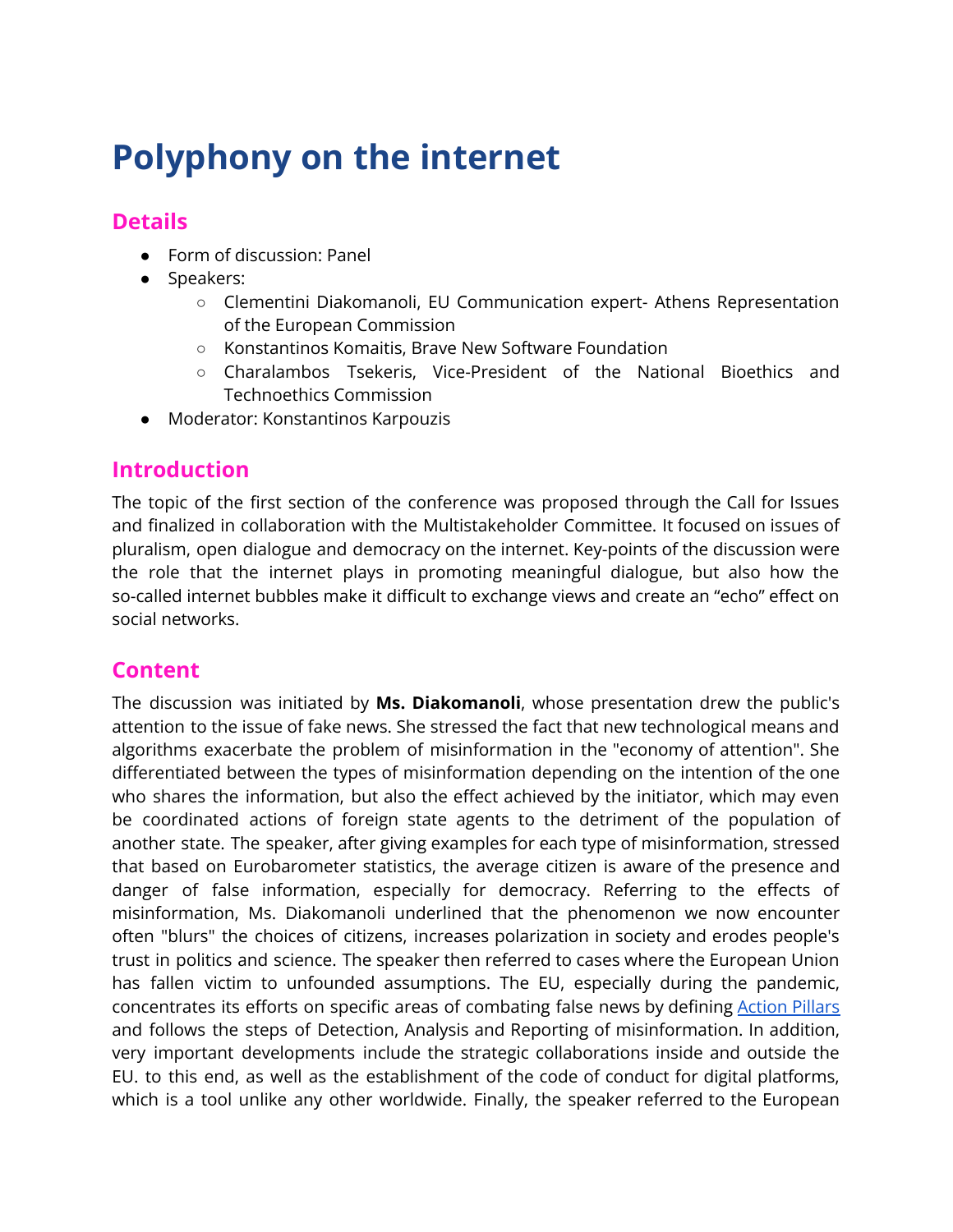Democracy Action Plan, a piece of legislation aimed at the security of elections and journalists, and the restriction of foreign interference in the electoral process. In closing, Ms. Diakomanoli referred to the actions of the Commission for essential information, but also to measures that can be taken by everyone on an individual level.

Responding to a question from the moderator Mr. Karpouzis regarding the ongoing debate in the European Parliament on the possibility of eliminating targeted advertising on social media, Ms. Diakomanoli stressed the important role that such ads play for the financial incentives of the platforms. She highlighted the lack of transparency regarding the management of personal data by the platforms as problematic, and underlined the need for a better understanding of these procedures, referring to EU legislation supporting this goal. Based on the second question of the moderator, Ms. Diakomanoli stated that the priority in the public debate consists of the recognition of digital platforms as a public good, and thus the creation of a corresponding regulation that binds the platforms. The necessity and support for the regulation of such activities intensified, in fact, after Ms. Hogan's statements against Facebook before the European Parliament.

Continuing, **Mr. Konstantinos Komaitis** analyzed the expected developments in content management in the future, emphasizing that this is a complex issue that will continue to concern the internet governance community. He referred to the need for a regulatory regime, which must take into account the specificities of the Internet. According to the speaker, social networking platforms now undoubtedly have a great influence on public debate and democracy and are characterized by opacity in their practices. At the same time, various governments around the world are taking advantage of the situation to gain more control over the internet. What is necessary is a legal framework able to achieve the necessary transparency without extensively restricting freedom of speech. Referring to the whistleblower Ms. Hogan, the speaker stressed that when proposing new policies it is important to maintain the central features of the Internet but also to protect the safety of users, e.g. with encryption methods. At a European level, the Commission is preparing the Digital Services Act package, a legislative framework with a key focus on transparency and a better understanding of content management practices.

Answering a question from the moderator, Mr. Komaitis stated that one of the phenomena that has been observed lately is that the public considers the problems of cybersecurity, privacy, etc. as immediate issues of the internet, which is a false assumption. The internet is exacerbating existing issues. Individual responsibility and proper information are essential, especially for young people, so that they know what the risks are and how the internet should be used.

Finally, **Mr. Tsekeris** began his contribution by referring to the role and development of the National Bioethics and Technoethics Commission, whose mission is to raise issues of digital ethics, along with bioethics issues, and the relationship between technology or techno-science and societal values. He noted that there is now a strong "inalignment" between collective values and technology, which the Committee wants to address as an advisory and opinion-providing body to the Greek state. Currently, the situation in the field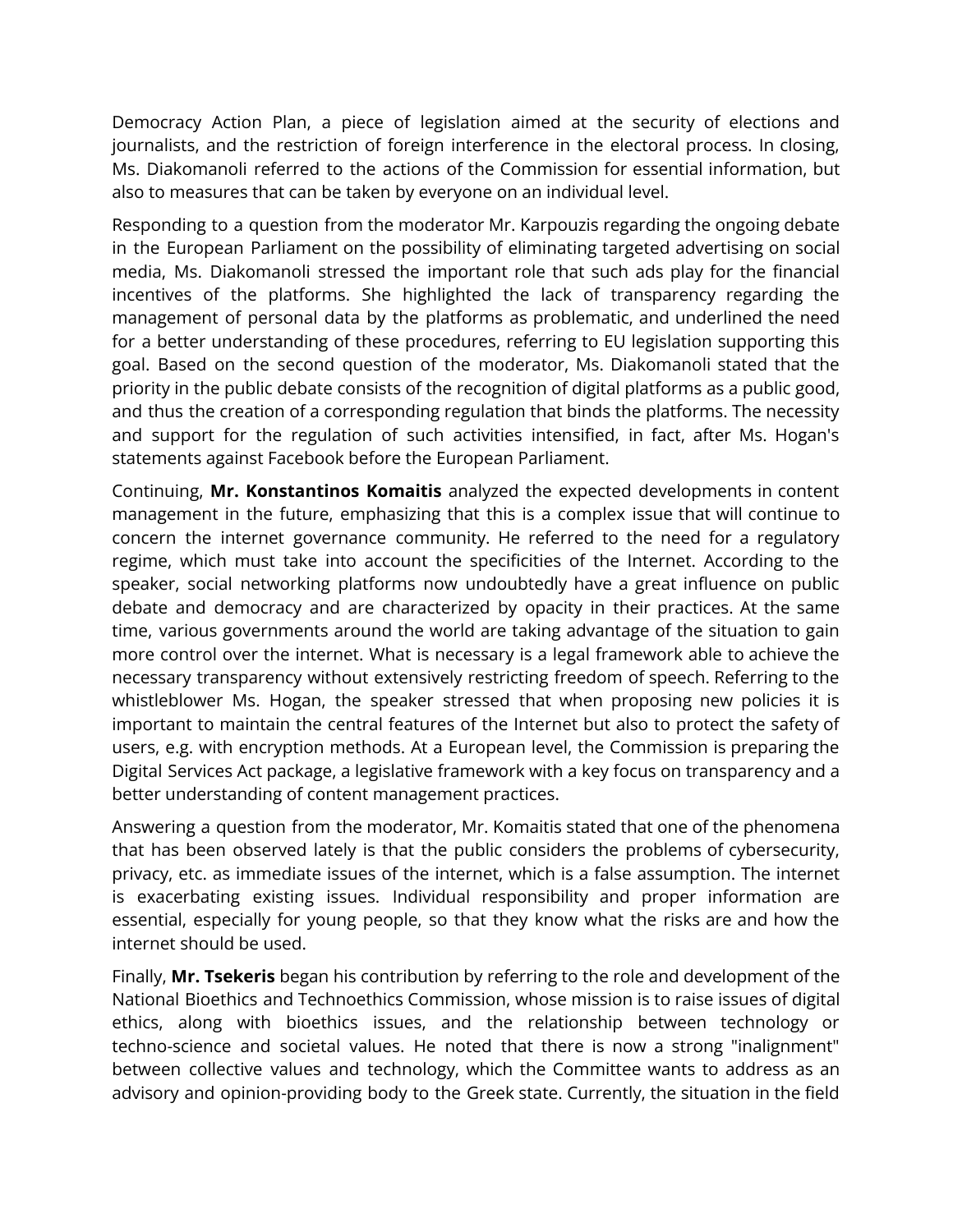of information tends to be anarchic, said the speaker, emphasizing the fact that, based on recent scientific publications, Greece is particularly vulnerable to misinformation, as it is largely a "society of resonators" (reverberation chambers). This is due both to cultural factors and to the polarization and lack of dialogue and sense of common reference to reality. Thus, a culture of digital intelligence, technology and digital rights must be cultivated, as well as an institutionalized fact-checking as a public service accessible to all.

Regarding the relationship between technoethics and technology regulation, Mr. Tsekeris differentiated between them based on the fact that technoethics and digital deontology as a tool of technology supervision and technology regulation creates values and ethical practices. In addition, regulation, especially in the field of content regulation, must be forward-looking, that is, there must be foresight, a prospective investigation of dynamic trends, which will co-shape (through interdisciplinary and public dialogue) possible futures for technology and platforms. Agreeing with the previous speaker, Mr. Tsekeris underlined that technology involves new morphologies of power, but also new social dynamics that we must begin to process and understand throughout the educational process, taking advantage of the institutional arsenal and tools offered by the European Union.

In fact, Greek users, due to the absence of substantial digital education, are not only willing to offer a lot of personal information on the internet, but also overestimate their ability to recognize cases of misinformation. This makes them vulnerable and threatens the digital public sphere, which is also endangered by new digital inequalities, algorithms and the emerging deficit of participation and democracy.

#### **Audience questions**

**Question 1:** To what extent do you consider it possible to achieve the goals of correct information, while the institution of education is internationally discredited and disconnected from the process of digital transformation?

**Question 2:** How can we support online literacy specifically for older age groups?

Mr. **Tsekeris:** The educational system must be redesigned, since it was designed for a linear era. We need digital human capital and a flexible system, capable of adapting to the needs of society. New institutions are necessary to support resilience and digital trust. As the problems we face arise from the complexity of the internet architectural structures, the users, the current interests and the institutional framework, we need to focus on many different levels. In the future we will see strong contrasts between bottom-up initiatives, such as the IGF, and forces that want to colonize the internet and restrict personal freedoms and institutional controls.

Mr. **Komaitis**: The existing problems will be intensified with the introduction of the metaverse. In terms of education, there are examples within the EU, such as Estonia, where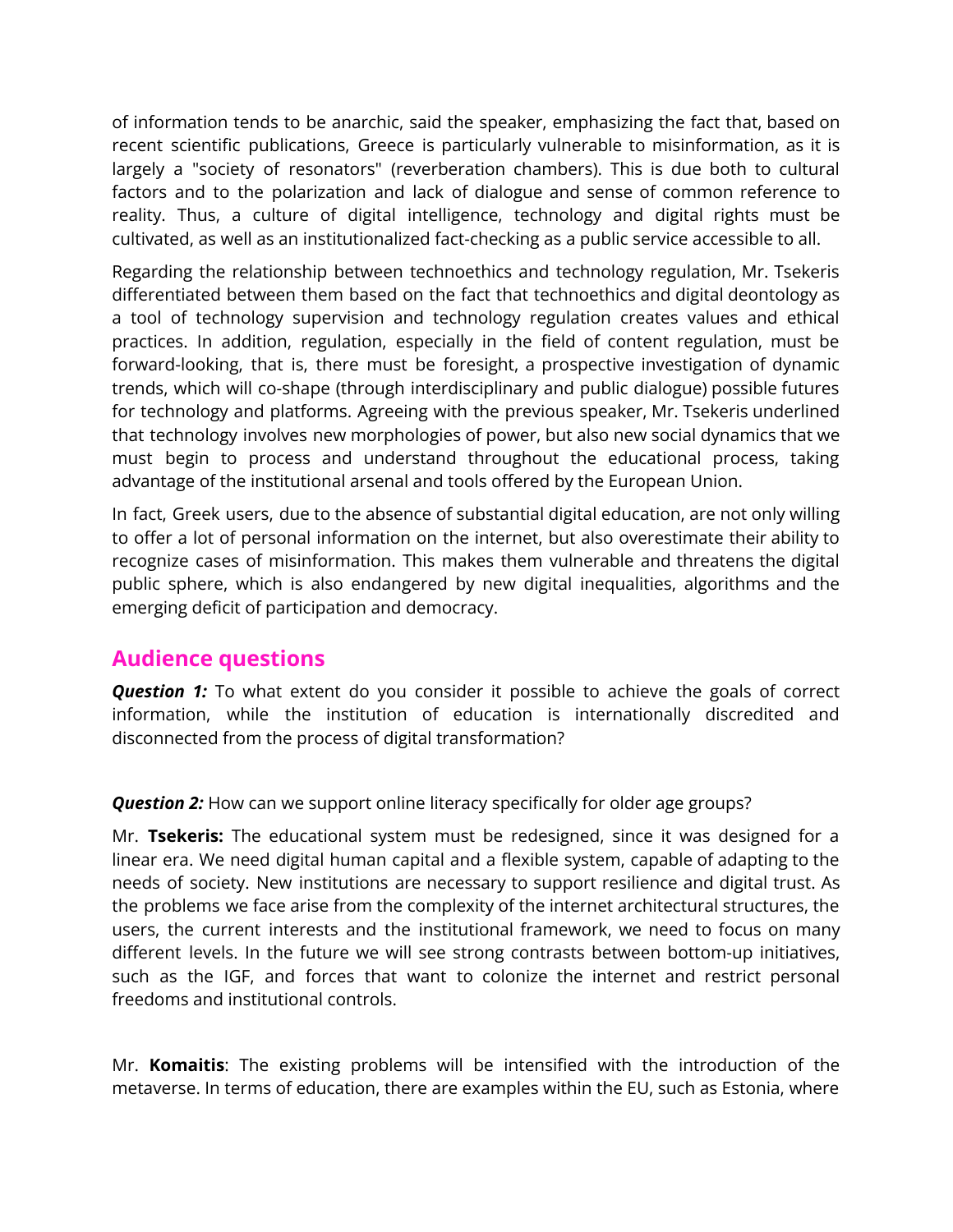the right information regarding the internet is a part of lifelong learning practices. It is important to give, in particular to the older generations who are now called upon to use technological services, the necessary tools to be able to utilize these services. The only way to achieve this is for the state to engage in in-depth training of these groups in the context of digital governance.

Mr. **Karpouzis**: Speaking about the education of young people, we can not forget that Europe is aging, and with these circumstances corresponding needs arise. Do you think that there is a justified lack of trust on the part of older citizens towards education and the state, which may prevent them from using these tools?

Mr. **Komaitis**: In general, we tend to forget about these groups. There are some efforts (eg by the OECD) to secure their rights, but because they do not as much revenue as young people in terms of technology, there is interest in creating a basis for them to safely use the internet. This will lead to significant problems in the future.

Mr. **Tsekeris**: According to research, Greece has one of the largest intergenerational technological gaps. In addition, creative uses of the internet are missing. We need to focus on a substantial perception of the internet regardless of age, so as not to lag behind developments.

Mr. **Karpouzis**: The algorithms select and adapt the content we see, and they can now make choices that under other circumstances we would have made ourselves, even in the context of e.g. the banking or justice system. Could we get to the point of demanding the use of interpretable algorithms?

Mr. **Komaitis**: This is what the EU is trying to do, while also taking into account intellectual property issues, aiming at transparency and interoperability. The trend we observe in algorithms, of course, is that the legislator internationally relies on such technologies to meet its objectives, e.g. by forcing platforms to develop algorithms to combat online terrorism. In this context, a balance must be struck between the positive aspects of algorithms and the risk of extensive use, as well as the transparency and protection of intellectual property, which the Digital Services Act seeks to achieve.

Mr. **Tsekeris**: The National Bioethics and Technoethics Commission is called upon to establish the framework of technoethics in Greece, and to give special importance to human dignity in the technological environment. What is needed in the context of technological capitalism is not its overthrow, but its humanization.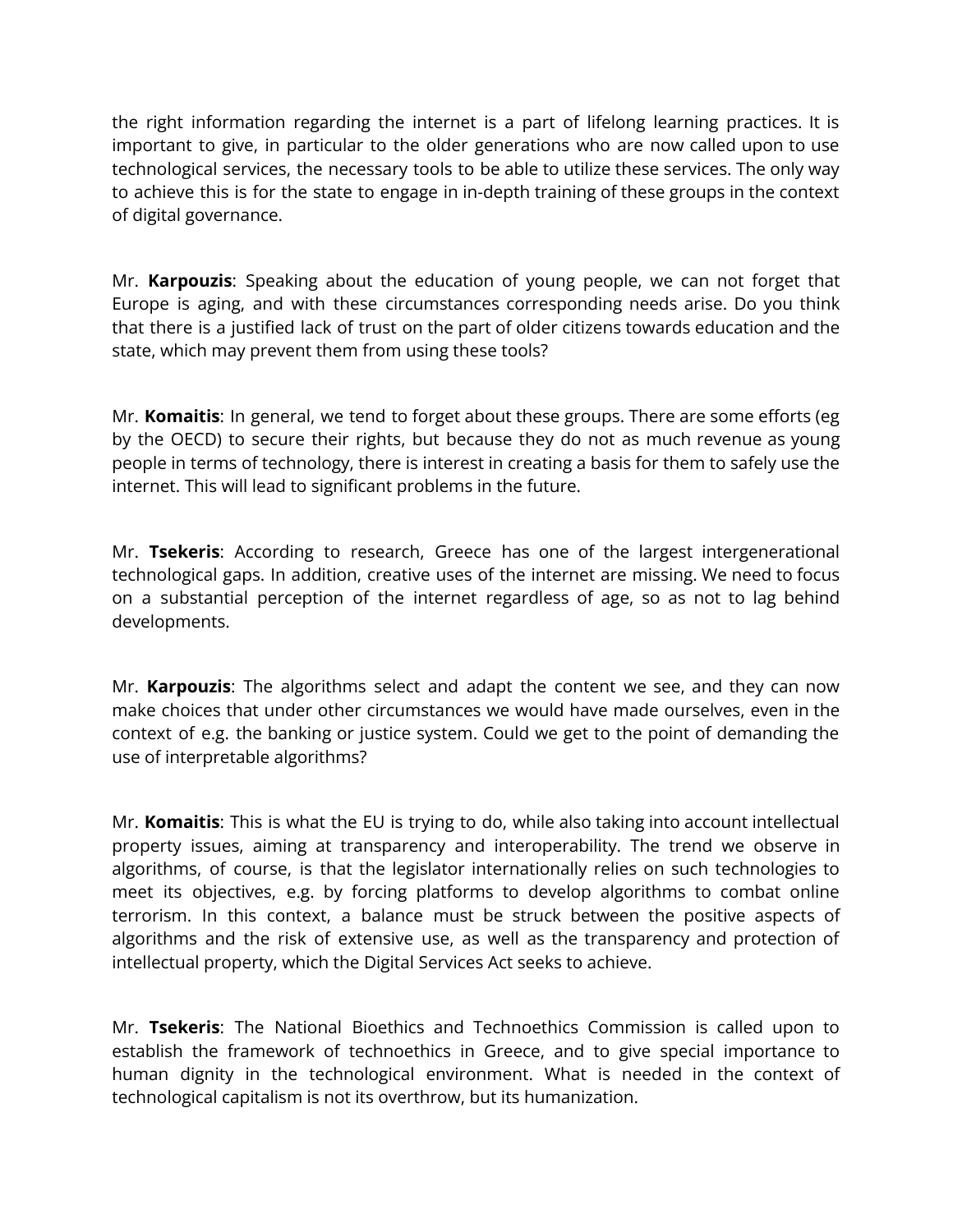# **Conclusions and Policy Proposals**

- The phenomenon of misinformation is now more common and "blurs" the choices of citizens, increasing polarization in society and eroding people's trust in politics and science.
- Currently, the situation in the field of information tends to be anarchic. In particular, Greece is especially vulnerable to misinformation, as it is largely a "resonator society" (reverberation chambers). This is due both to cultural factors and to the polarization and lack of dialogue and sense of common reference to reality. Thus, a culture of digital intelligence, technology and digital rights must be cultivated, as well as an institutionalized fact-checking as a public service accessible to all.
- A priority in the public debate consists in the recognition of digital platforms as a public good, and thus in creating a corresponding regulation that binds the platforms
- Social networking platforms now have a great influence on public debate and democracy and are characterized by a lack of transparency in their practices. At the same time, various governments around the world are taking advantage of the situation to gain more control over the internet. A legal framework that achieves the necessary transparency but does not restrict freedom of speech is essential.
- Public opinion considers cybersecurity, privacy, etc. problems to be immediate internet problems, but this is not true. The internet is exacerbating existing issues.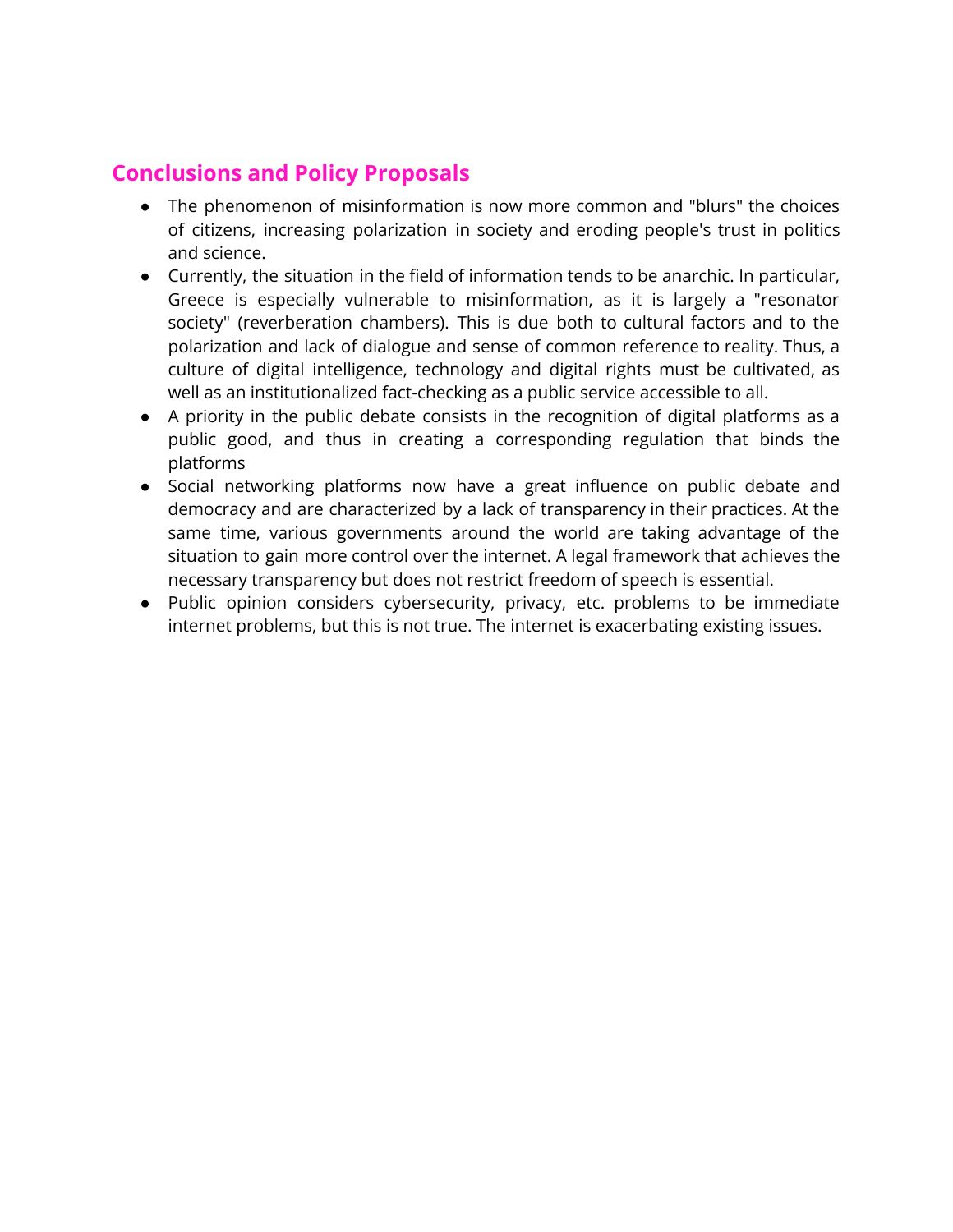# **Artificial Intelligence**

# **Details**

- Form of Discussion: Presentations
- Speakers:
	- Aimilia Givropoulou, Homo Digitalis
	- Michail Kritikos, AI Ethics Review Service-European Commission
	- Apostolos Malatras, European Union Agency for Cybersecurity (ENISA)
	- Stavroula Tsinorema, National Bioethics and Technoethics Commission
	- Athina Fragkouli, RIPE NCC
	- Konstantinos Chlouverakis, Deloitte Greece
- Moderator: Vasilis Vasilopoulos

#### **Introduction**

Few technology issues have occupied the public opinion in recent years more than Artificial Intelligence. As part of our daily lives, artificial intelligence raises technological, legal, sociological and moral issues, which are directly related to human nature and blur the line between man and technology. In this section, the speakers presented recent developments and focal points on artificial intelligence and the future changes it will bring about on a personal and social level.

## **Content**

#### **Aimilia Givropoulou | Homo Digitalis**

Ms. Givropoulou's presentation was based on the question "Artificial intelligence: Ethical or legal issue?" and referred to the fact that in the last two years the data collected for each citizen has increased, creating the ability for those in possession of that data in the position to form a complete profile of each of us.

Ms. Givropoulou referred to Homo Digitalis' complaint against the presidential decree that allows the Greek Police to use a Drone to prevent and deal with criminal activities, guard the borders and control order and traffic. The decree contained ambiguities and posed the risk of collecting identifying data in the form of photographs or videos.

She continued with the explanation that Artificial Intelligence (AI) in our daily lives is not only applied for the use of robots and drones but also for the purpose of drawing conclusions from algorithms.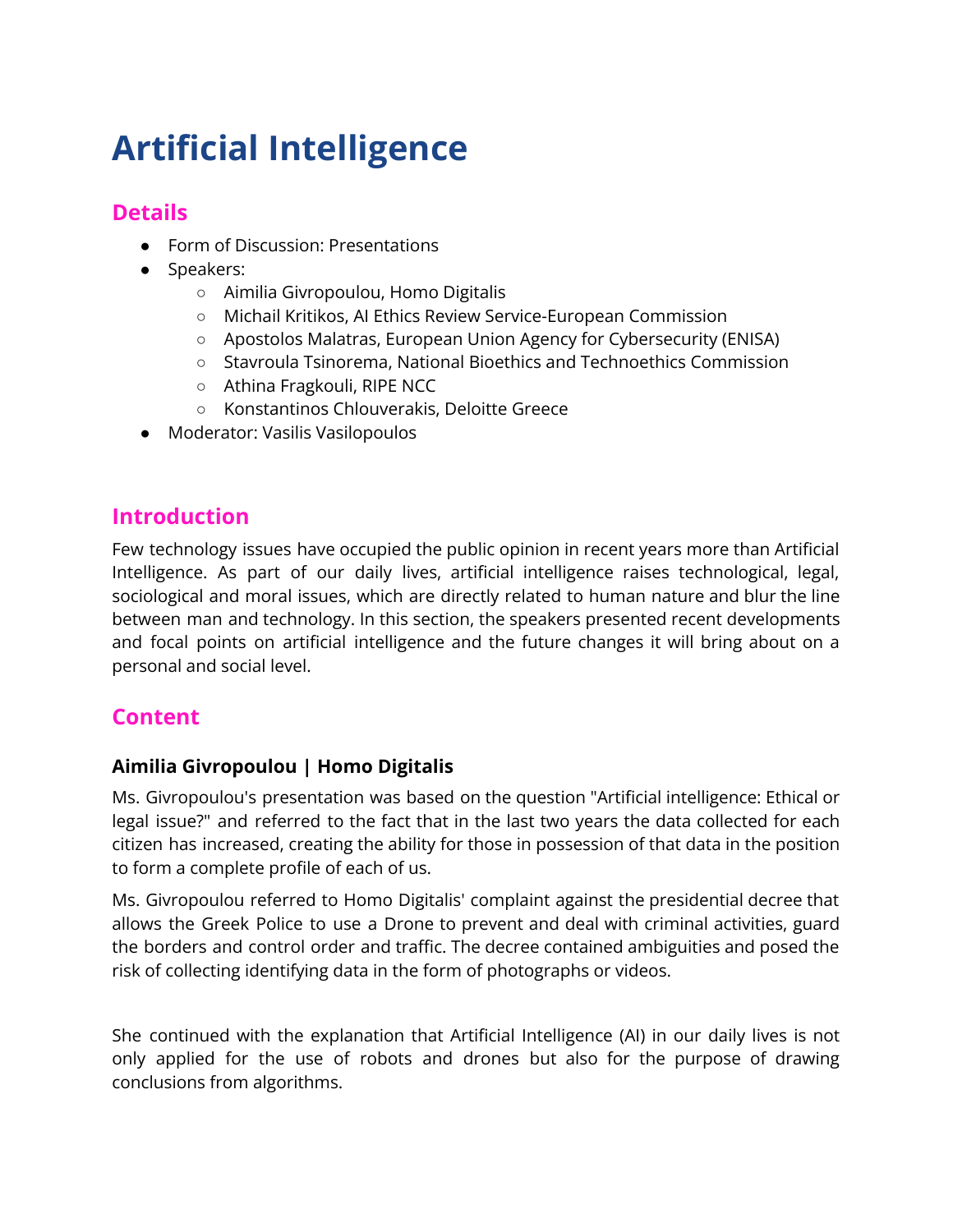The proposals of Homo Digitalis in the open consultation of the European Commission for the new regulation in the field of AI include:

- Neutral definition of AI so as not to exclude technologies and applications that we have not discovered yet
- Clear prohibitions regarding the use of AI to the detriment of citizens and their rights (e.g. Social scoring)
- Special attention, transparency and regular evaluation when using AI in high risk systems
- Use of language understandable to the technical, legal and civil communities and the users of AI
- Prohibition of the use of AI for data collection in public places

She also referred to the European initiative "Reclaim your face", which focuses on a request towards the European Commission to ban the arbitrary and indiscriminate use of biometric data that could lead to mass surveillance, including the development and implementation even at the trial level of such systems by public or private carriers.

Ms. Givropoulou asked some questions to the public, which she left open for further analysis:

- Should an employer be able to process our facial expressions in order to decide whether to hire us?
- Would we accept the police to put us on a list of suspects because of the way we walk?
- Would we accept stores only showing products that "fit" our supposed gender and/ or nationality?
- Would we accept being barred from entering a place like a conference or the Greek Parliament because of our participation in a procession in the past, or because of our friends on social media?

Ms. Givropoulou concluded that information about our daily lives and choices is constantly being collected. The massive monitoring of these habits, as well as the patterns that are created, prevent us from behaving based on who we really are. In conclusion, privacy is very important and it would be advisable not to forget it or to sacrifice it indiscriminately.

#### **Mihalis Kritikos | AI Ethics Review Service-European Commission**

Artificial intelligence has been the subject of political consultation on a European level for the last 6 years. Political engagement with the subject began when the European Parliament started to highlight the ethical dimension of the potential impact of its AI resolution in 2017, thus setting the agenda for the issue to be discussed in the coming years. Another resolution followed in 2019 confirming and updating the content of the previous one. The European Parliament's reflections were followed by the European Commission White Paper on AI in 2020, with the latest Commission Legislative proposal for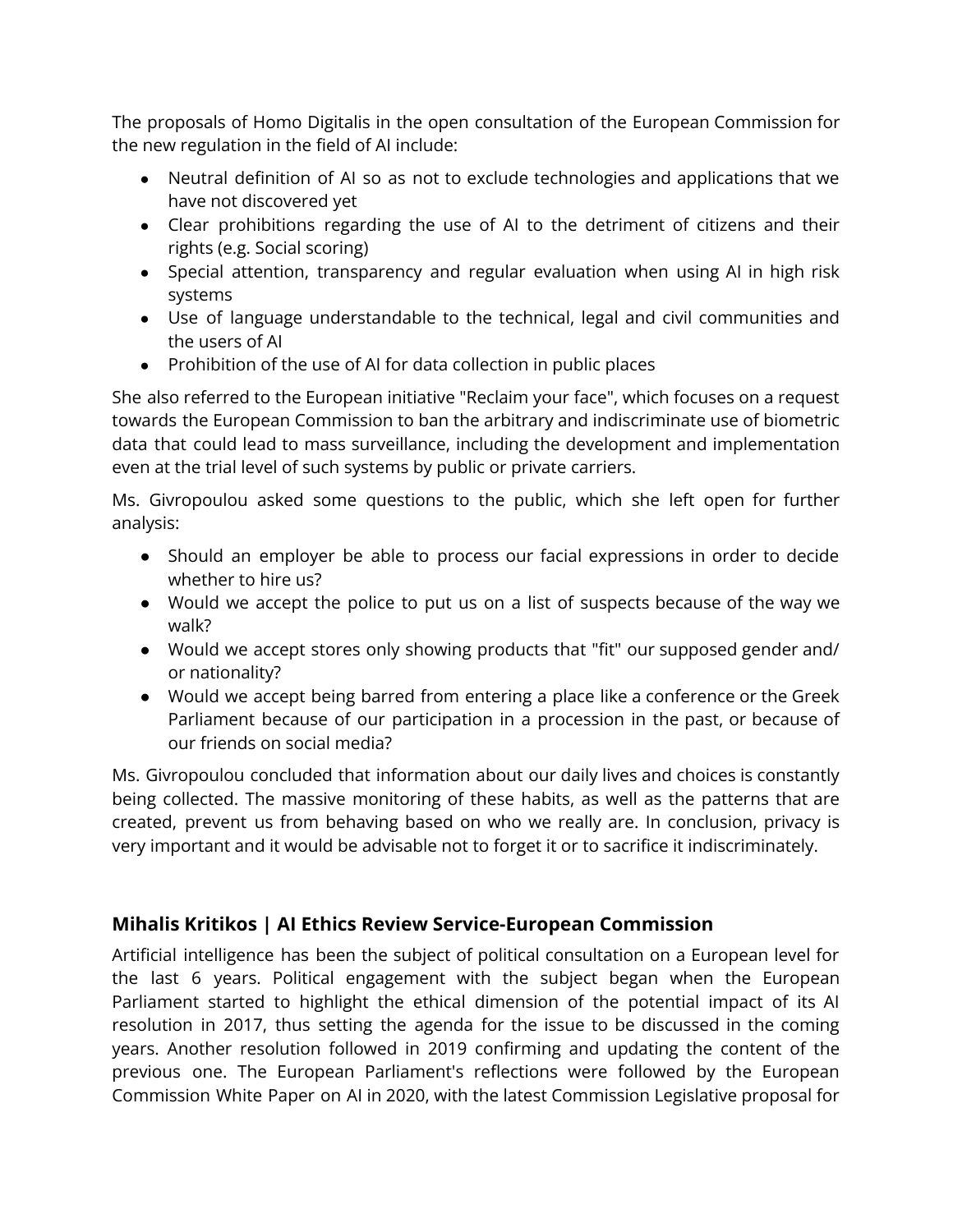a new regulation in the field of artificial intelligence (AI) in April 2021, with a risk-based approach differentiating between four categories:

- AI systems without significant impact
- AI systems with some impact, for which there will be ways to prevent and deal with
- High-risk AI, which should be regulated strictly
- Unacceptable risk AI

This proposal has triggered a number of statements being made by European Parliament in the last 6 months through resolutions, while its final position will be taken in about 1.5 years together alongside the position of the Council as co-legislator.

Mr. Kritikos referred to the main goal of the EU to set a clear framework and legal standards for AI, aiming at its responsible development and use, and in particular its licensing process so that the approach followed is human-centered, does not threaten basic principles of European culture, and AI applications serve the citizens instead of exploiting them.

Mr. Kritikos concluded that big tech companies have the technical superiority and are always one step ahead of the legislator, therefore the framework of AI ethics must be dynamic and adapt to new technologies. At the same time, citizens should be technologically educated and introduced to these discussions by people with an IT background, in order to create a framework that is legally corresponding to technology.

Mr. Kritikos was then asked questions by the public and the moderator of the discussion, Mr. Vasilopoulos.

**Question to Mr. Kritikos**: Could it be that the user himself is now the product? **Answer**: Indeed. We live in a society not built around (right) information, but in a society that relies on managing a huge amount of information - it is data intensive. Humans and their daily lives have become tools - the object of algorithmic processing. That is why there is a discussion about intervention by design, so that systems take into account specific ethical principles and values.

**Question to Mr. Kritikos:** What do you prefer, ethics by design or ethics by default?

Answer: Ethics by design is the primary model due to the fact that it constitutes and copies the privacy by design model introduced by the GDPR. Also, it is now technically possible to come up with "ethical algorithms" that can translate ethical values principles into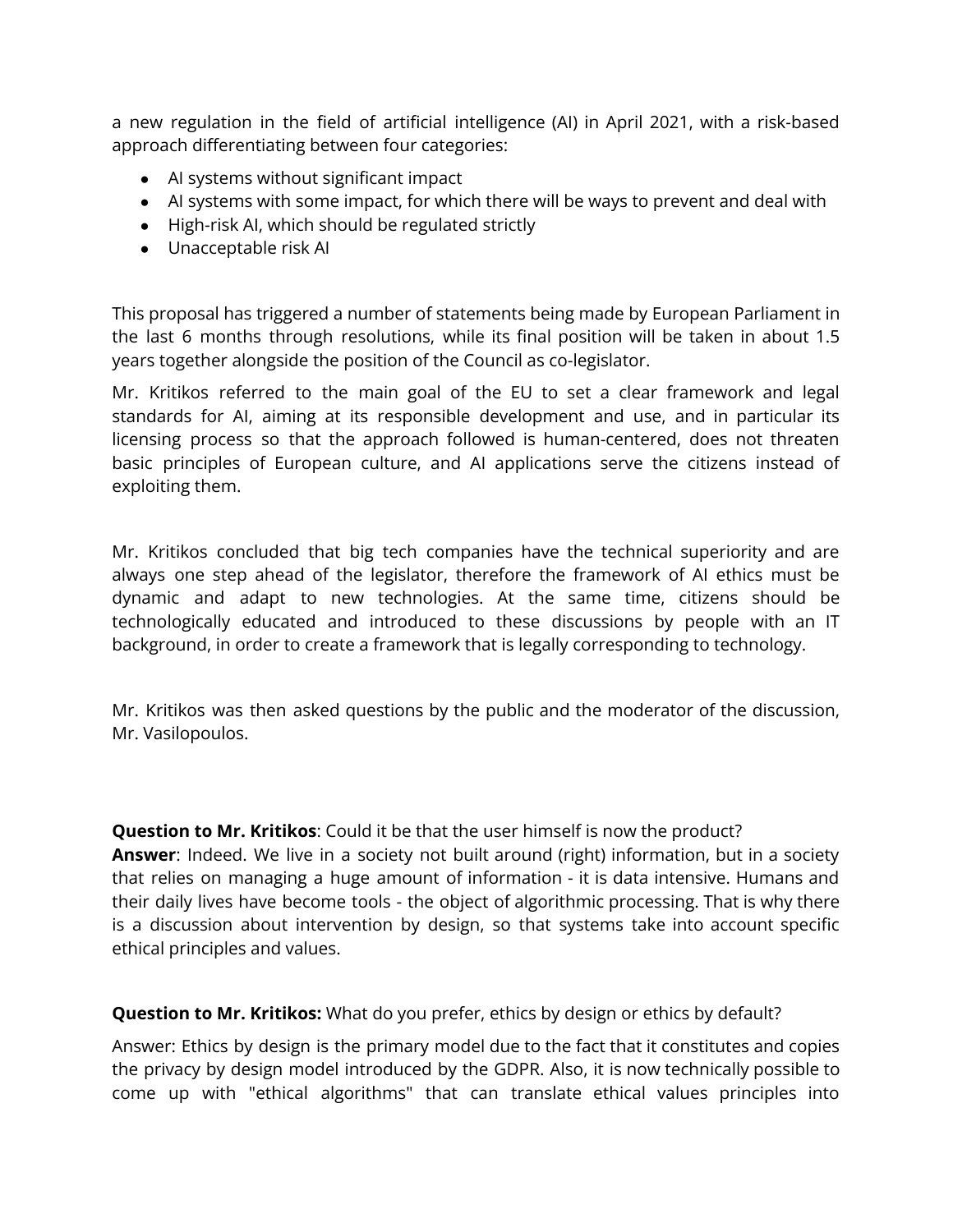computational principles, through organizations such as the IEEE. But ethics by design is not a panacea, as you can not predict everything from the beginning, because of how dynamic technology is.

#### **Apostolos Malatras | European Union Agency for Cybersecurity (ENISA)**

Mr. Malatras started his presentation with the position that cybersecurity is important for artificial intelligence and artificial intelligence is important for cybersecurity, with the former not being studied as extensively as the latter.

In recent years, artificial intelligence applications have been developed without necessarily being accompanied by the development of security technologies to protect both artificial intelligence models and algorithms, as well as their data.

In this way, an "ecosystem" of cyber threats against applications of artificial intelligence has been created, with the following characteristics and results:

- Data alteration that affects performance and results
- Difficult analysis of what happened in relation to "conventional systems" due to the nature of TN
- Issues of securing privacy and certification of applications

Mr. Malatras referred to the group created by ENISA along with other European organizations, in order to understand and record the risks in artificial intelligence systems, for their entire life cycle, ie from ideation to production. 84 different causes for cyber attacks, belonging to the following categories, were identified:

- Data intrusion
- Natural Disaster
- System user error
- Legal threats
- TN system malfunctions
- Physical attacks
- Malicious activity

In conclusion, the speaker stated that the next step of ENISA is the publication of the mechanisms that can be used to secure these systems.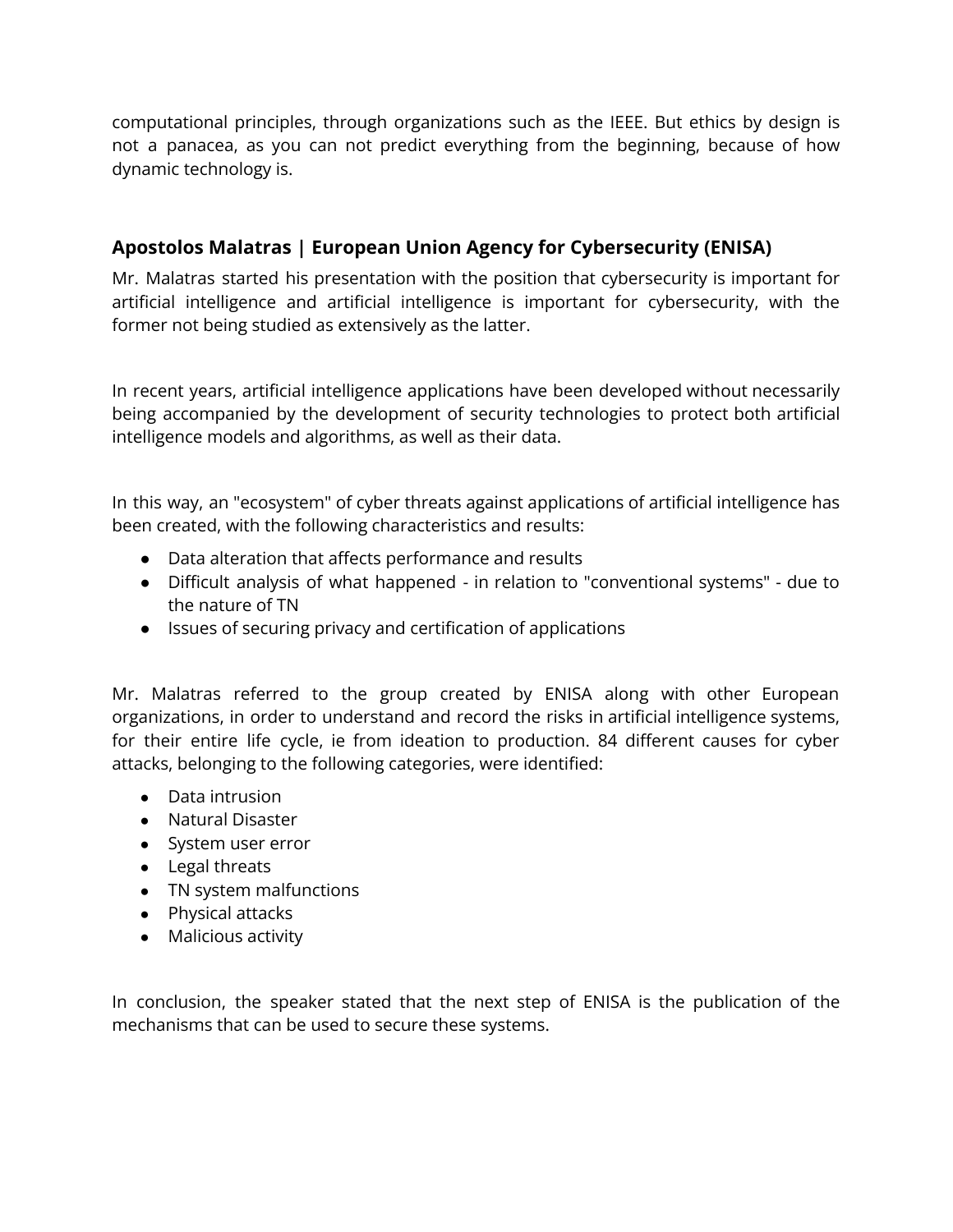#### **Athena Fraggouli | RIPE NCC**

Ms. Fraggouli started with a short presentation of RIPE NCC and its role.

- NGO based in the Netherlands
- 20,000 members (ISPs, Telecommunications Organizations, Academia, Network Administrators)
- 1 of the 5 Internet regional registries responsible for Europe, the Middle East and Asia
- Registration of Internet resources in administrators
	- o IPv4 & IPv6 addresses
	- o AS numbers
- Services for the common good of the internet community

Ms. Fraggouli laid the theoretical basis for what the Internet is, defining it as devices that exchange data, find their way through IP addresses, with networks that must have specific characteristics (decentralized communication, without a hierarchy and self-regulating), while emphasizing that without the these characteristics we do not have the internet we know today.

She then analyzed the applications and risks of using artificial intelligence in networks. Artificial intelligence can predict a user's behavior by using their IP, location and routing data, and automatically make decisions that will affect the user navigating the internet. Due to these conditions the following risks are created:

- Coercion for a specific route based on AI
- Possible blocking of specific networks from a specific country
- Implementation by governments

The above are contrary to the principles of operation and the "unity" of the internet, because they cause:

- Nerwork fragmentation
- Risks to the integrity of the World Wide Web.

Ms. Fraggouli referred to the two main pillars of RIPE NCC actions, namely the participation in discussions on artificial intelligence policies, and the provision of technical expertise and information to the technical community in order to be more involved in relevant discussions, so that the solutions provided through artificial intelligence systems do not lead to the end of what we know today as the Internet.

#### **Stavroula Tsinorema | National Bioethics and Technoethics Commission**

The speaker began with a conceptual clarification of the term Ethics, as a field of regulatory characterization of human action, and its relationship with science and technology, on the one hand, and law and politics, on the other hand. She first identified the fundamental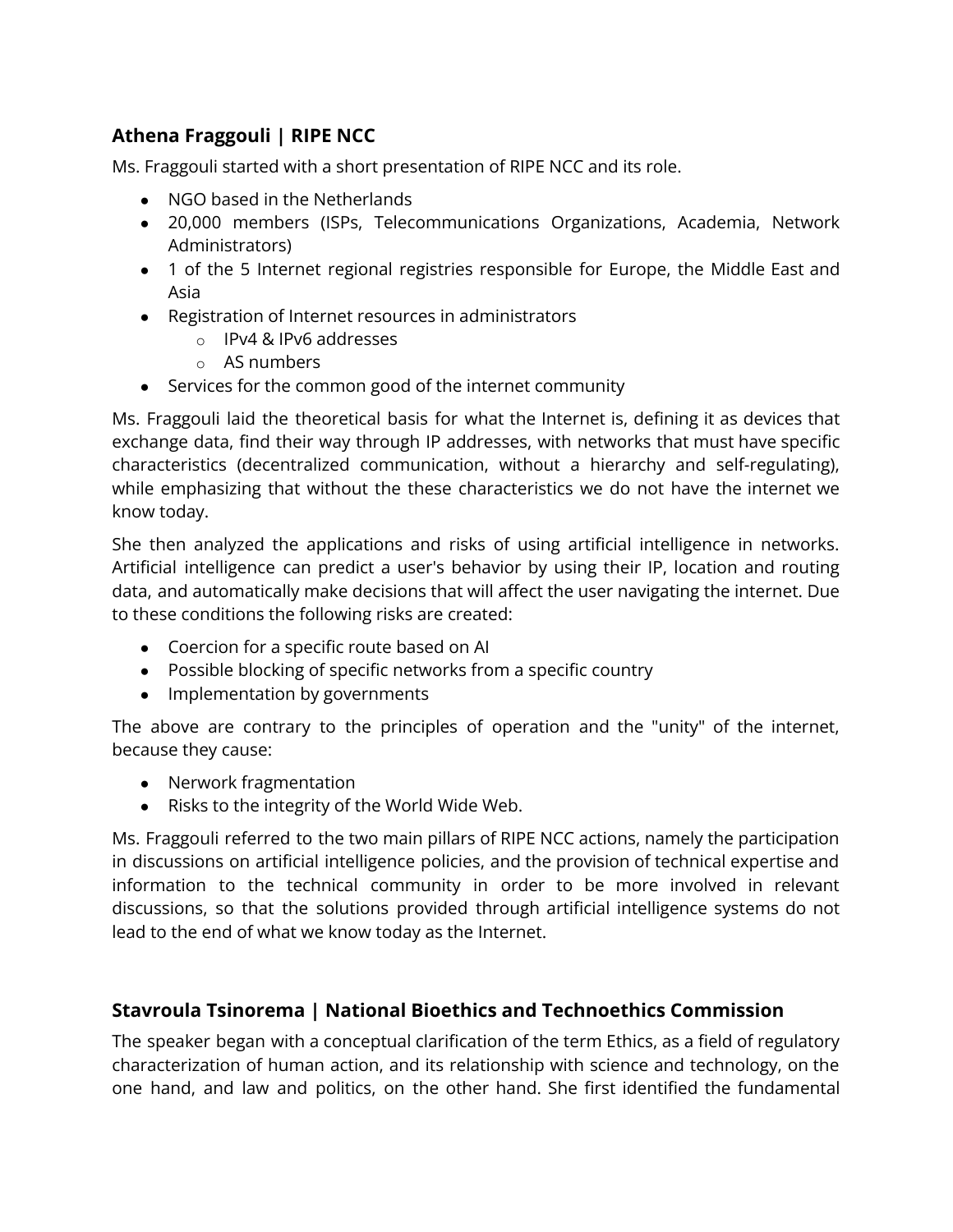moral principles, on the basis of which we seek to shape our relations to each other, as relations between free and equal persons in a well-governed democratic state.

Ms. Tsinorema presented the ethical and social challenges and concerns posed by the development of systems and applications of artificial intelligence.

- Ethical and social challenges:
	- o Safety, damage prevention, risk reduction ('Dual use', 'Misuse / abuse')
	- o **Individual freedoms and rights**. Privacy confidential management of data (sensitive information, large-scale data collection, misappropriation by third parties, personalized advertising). Individual consent (terms of use)
	- o **Justice:** Addressing inequalities in the distribution of benefits and risks (accessibility, exclusions, digital divide)
	- o Challenges for **democracy** (fake news and anonymity on the internet)
- Ethical and social issues:
	- o How is perpetration and responsibility allocated in dynamic socio-technical systems with AI elements? Who is responsible? Distributed responsibility.
	- o Appropriate governance institutions are needed for planning, development, monitoring, supervision, control, certification.

She went on to argue that the ethical framework arising from the above considerations is structured on the basis of basic pillars of principles:

- Autonomy respect for persons
- No damage, damage prevention
- Justice
- Benefit solidarity social cohesion

All fundamental principles co-exist.

Ms. Tsinorema concluded that, as disruptive technology develops within terms of uncertainty, it is necessary to follow a risk-based approach / model of technoethics with key points including:

- Respect for privacy
- Safety valves and ensuring the possibility of human control and verification
- Integration of security, social goals and ethical standards by design
- People as responsible and accountable actors.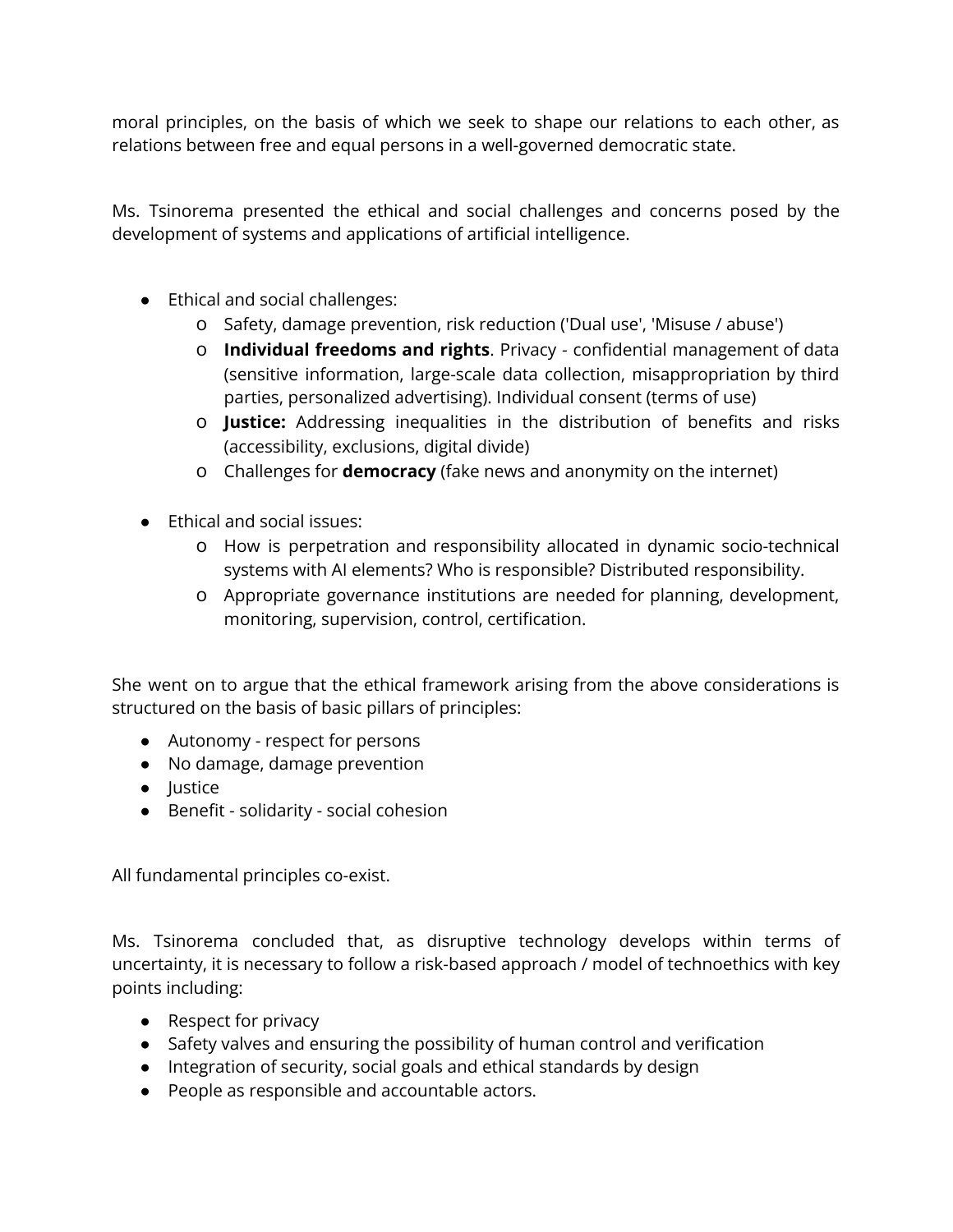Finally, she stressed the importance of shaping a techno-ethical responsibility (expressed through codes of ethics and ethics) with the participation of all stakeholders, with a European and international dimension and the need for global coordination.

#### **Konstantinos Chlouverakis | Deloitte Greece**

Mr. Chlouverakis opened his presentation by making the following remarks:

- By 2024, a 50% increase in the use of artificial intelligence is projected
- Cloud services have helped many small businesses to have digital and data analytics capabilities comparable to much larger companies
- The companies that have the most data are not Google or Facebook, it is telecommunications companies - this has recently started being used in various artificial intelligence applications.

The speaker went on to analyze the levels of artificial intelligence in terms of their functionality and complexity, and stated that we are trying to get to General AI, which would be the point where there is great complexity and minimal human intervention. The stages of development of artificial intelligence, which we must go through to reach this point, are:

- 1. Robotic Process Automation, automation of specific processes
- 2. Intelligent Automation, automation of the human workflow
- 3. Cognitive Analytics, imitation of the human judgement
- 4. Narrow AI, enhanced human intelligence
- 5. General AI. Automated human intelligence

Finally, he said that less than 1% of companies today truly/ universally use artificial intelligence which would mean having artificial intelligence solutions that can make strategic decisions. In contrast, 74% of companies have individual AI applications in their various departments, without this being able to produce automated conclusions and results, with many companies moving towards a unified use of artificial intelligence and its interconnection with both governance and strategy.

#### **Conclusions and Policy Proposals**

- Strengthening research on cybersecurity in artificial intelligence as a prerequisite for its reliable operation
- Greater involvement in policy planning discussions by people from the IT sector/ technical community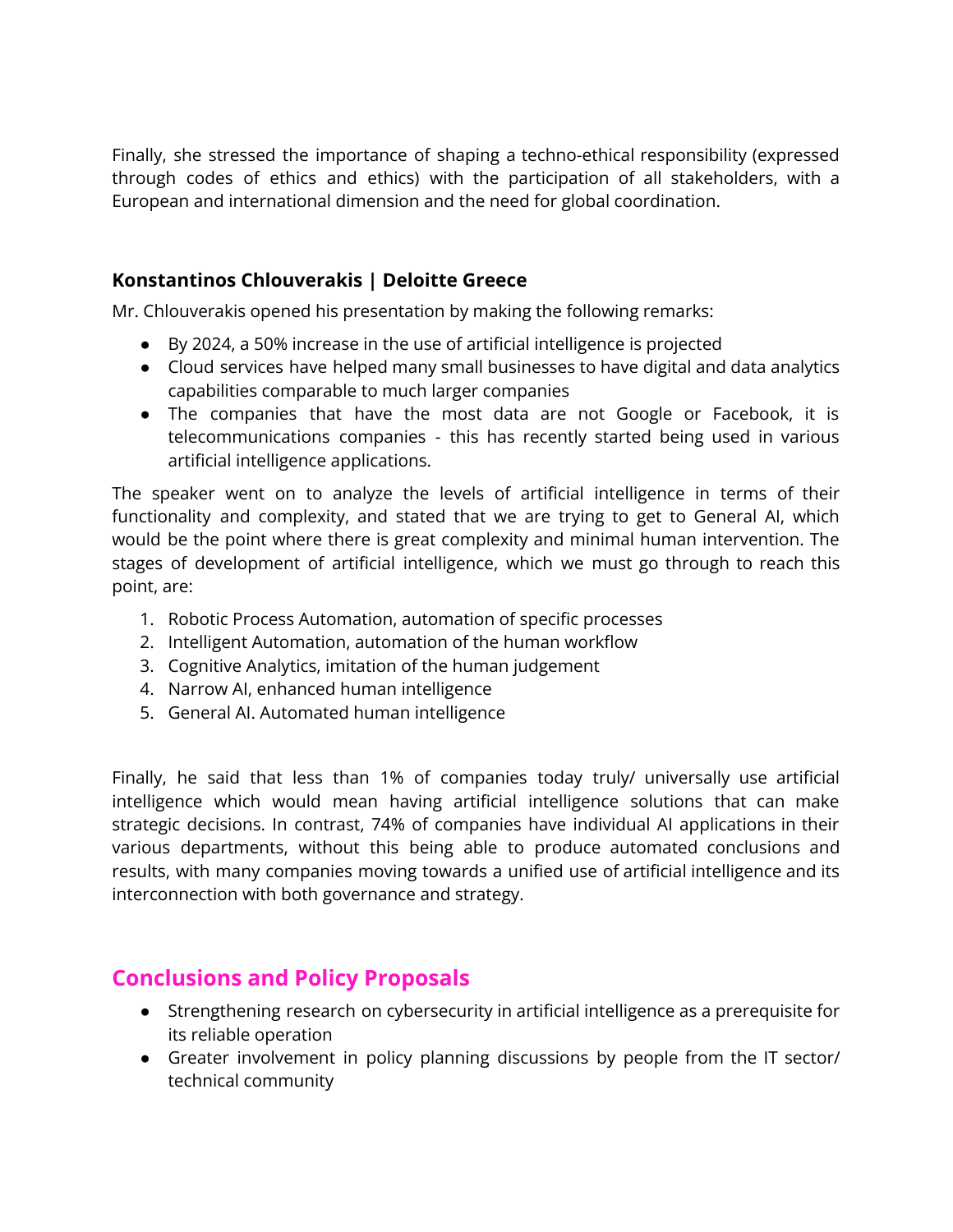- The basic ethical principles in artificial intelligence models are freedom, common prosperity and democracy as well as the integration of social goals as a parameter of artificial intelligence systems
- Ethics by design with "ethical algorithms" is very important, without being a panacea as the evolution of technology can not always be predicted in advance
- A strict and dynamic legislative framework is needed for artificial intelligence, since self-regulation is not enough and technology is constantly evolving

# **Accessibility**

# **Details**

- Discussion format: Panel discussion
- Speakers:
	- Margarita Antona, Researcher, Institute of Informatics, FORTH Academic Community
	- Giannis Vardakastanis, National Confederation of Persons with Disabilities & National Accessibility Authority
	- Katerina Pronoiti, Refugee.info, Civil Society
	- Nikolaos Panagiotopoulos, Refugee.info, Civil Society

## **Introduction**

The issue of Accessibility arose from the discussions of the Multilateral Committee. The debate over internet accessibility is emerging as a huge necessity of today's world, at an age where technology plays a prominent role in our lives. Especially during the pandemic, the central position of technology in our daily life was highlighted, since it proved to be more than necessary to ensure our participation at the professional and social level.

Accessibility is linked to design, namely the process of creating products that can be used by people with the widest possible range of possibilities, operating within a wide range of situations. In particular, accessibility to the World Wide Web means ensuring that people with different abilities can access information and functions on the Internet just as easily. Lack of equal access exacerbates existing differences in a technological and social context that requires increasing connectivity to online services and experiences. Lack of accessibility is therefore a situation that nurtures and reinforces discrimination and at the same time is a necessity deeply linked to the democratic governance of the internet.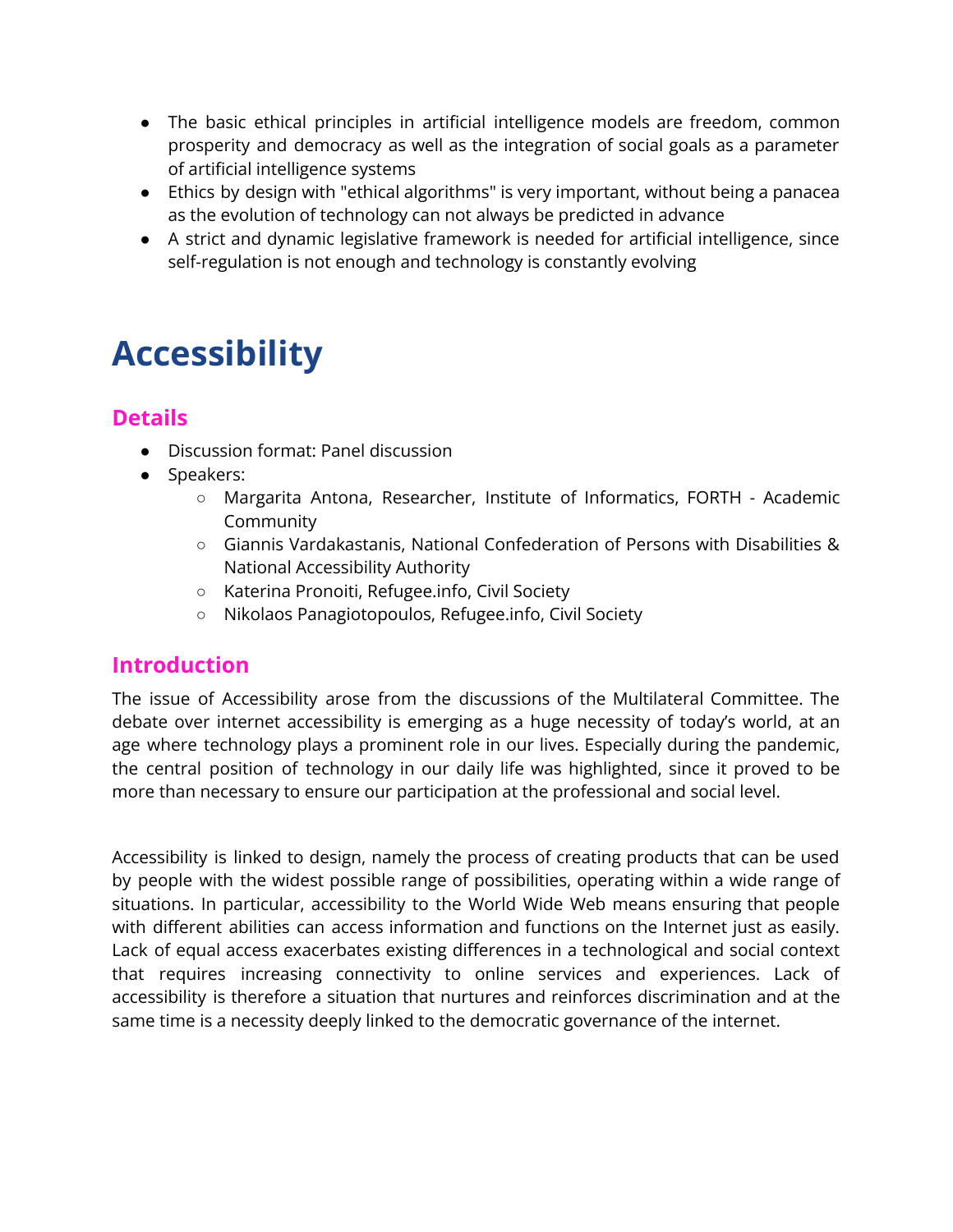#### **Content**

The panel discussion held between Ms. Antonas, of Mr. Vardakastanis, of Ms. Pronoiti and Mr. Panagiotopoulos discussed the directions that the issue of accessibility has taken today as well as the difficulties that arise, referring to the technical framework of the internet, their institutional role with a purely political counterpart that contributes to the different directions of the discussion, or because they come in contact with particular social groups who have hurdles in gaining access.

As a representative of people with disabilities, Mr. Vardakastanis focused on his political role and in this capacity he seeks to influence policies, both nationally and internationally, so that the products and services provided on the internet are inclusive and accessible to people with disabilities by providing autonomy, a constitutionally protected fundamental right. He cited both national and international legislation supporting accessibility and the changes that have taken place in recent decades with the incorporation of more and more directives, and clearly linked the need for inclusion with democratic internet governance, stressing that, in its absence inequalities and discrimination are reinforced, something that the other speakers agreed on.

Ms. Antonas, from her position as a researcher, spoke about universal access from a technical point of view focusing on the methodology and tools that support it. She emphasized the importance of accessibility by design, whereby technologies are originally designed and developed to be accessible to as wide a range of people as possible, preferably without retrospective modifications, in order to avoid delay and conversion costs. She stressed that this design does not only concern people with disabilities, but also other groups, such as the elderly, groups with smaller limitation on many levels, people who use older technologies without having newer ones at their disposal, or people who interact in an environment that makes it difficult to use some technologies, such as in conditions with too much light, too much darkness, or too much noise.

The technological and methodological solutions that have been proposed mainly concern the initial design of accessibility in such a way that a product is immediately accessible to everyone. But this does not mean that there will be the same form of interaction for everyone, since the way a person who sees and a person who does not have vision interacts are very different, and therefore need user interfaces with different characteristics. But these two modes of interaction can be designed in parallel and coexist within an application, and a website or an online service and be provided to these users simultaneously.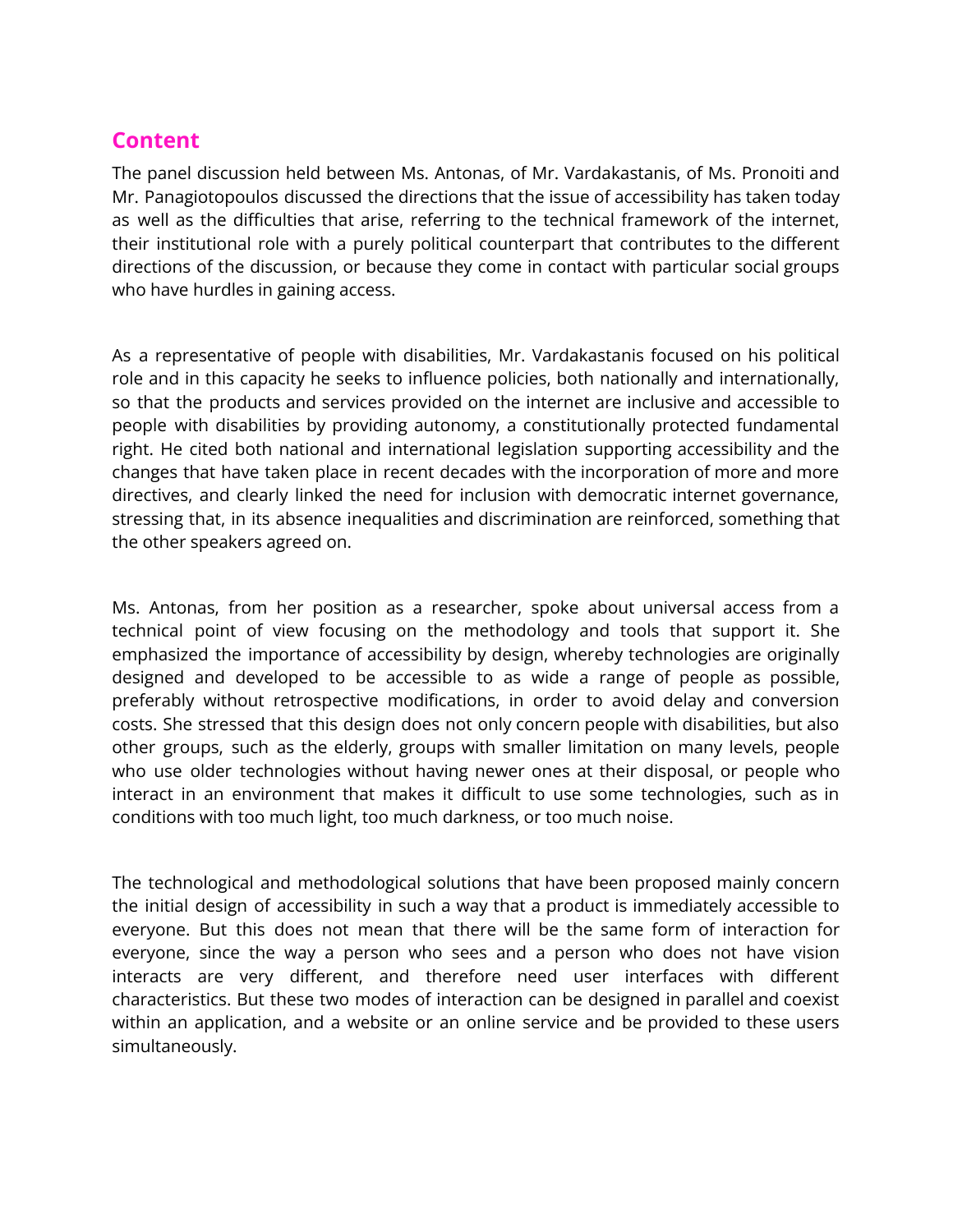In recent decades, Ms. Antona added, the field of accessibility has developed significantly and there is a satisfactory knowledge base, consisting essentially of web design guidelines developed by the W3C (World Wide Web Consortium), which describe how a website should be designed to be considered accessible. However, achieving accessibility is not just a matter of implementing guidelines, since in order for them to be implemented, there must be the appropriate development and evaluation. Although there are many evaluation tools, finding suitable development tools is more difficult. There is still no tool that is very easy for developers to use and generate an accessible website.

There is also the issue of browser accessibility. In order to produce a meaningful, accessible user experience, the browser must also be accessible, as it is not enough just to have accessible content. While there is knowledge and some tools available to some extent, their application in practice is very difficult. Ms. Antona noted that despite the legislation mentioned by Mr. Vardakastanis, and despite the fact that we all recognize that accessibility is so important, quantitatively there is a lot of work that needs to be done to improve the level of accessibility.

Taking the floor, Mr. Panagiotopoulos focused on refugee.info, a program that started in 2015 amidst the great refugee crisis in Greece, as an effort to provide cross-checked and reliable information in real time and in different languages. Today it is a refugee and migrant information hub that can learn how to access services aimed at receiving reliable information and thus empowering and protecting these vulnerable groups. The particular characteristic of the program is that it is developed and moves in different directions depending on what users seek and express a need for depending on their feedback.

Focusing on the challenges of such an endeavor, Ms. Pronoiti stressed that the main issues regarding accessibility revolve around untranslated information on the internet, which does not allow refugees to find the information they need, preventing them from accessing health services, social structures, education structures, etc. Of great importance is the fact that this part of the population is not informed in a timely manner, which leaves room and time for misinformation and consequently distrust of any protection measure, such as the COVID-19 vaccine. When a social group does not have clear information in their language, they can not easily trust the information. While several pages have been digitized, there is no connection between them, with one page being in one language and the corresponding one not being synchronized well, stressed Ms. Pronoiti, confirming what Ms. Antona mentioned regarding the enormous difficulty of finding suitable accessibility programming tools to be used and handled by developers.

As part of the effort to find effective solutions to promote accessibility, a text-to-speech application was created where the user could listen to the available texts in the language of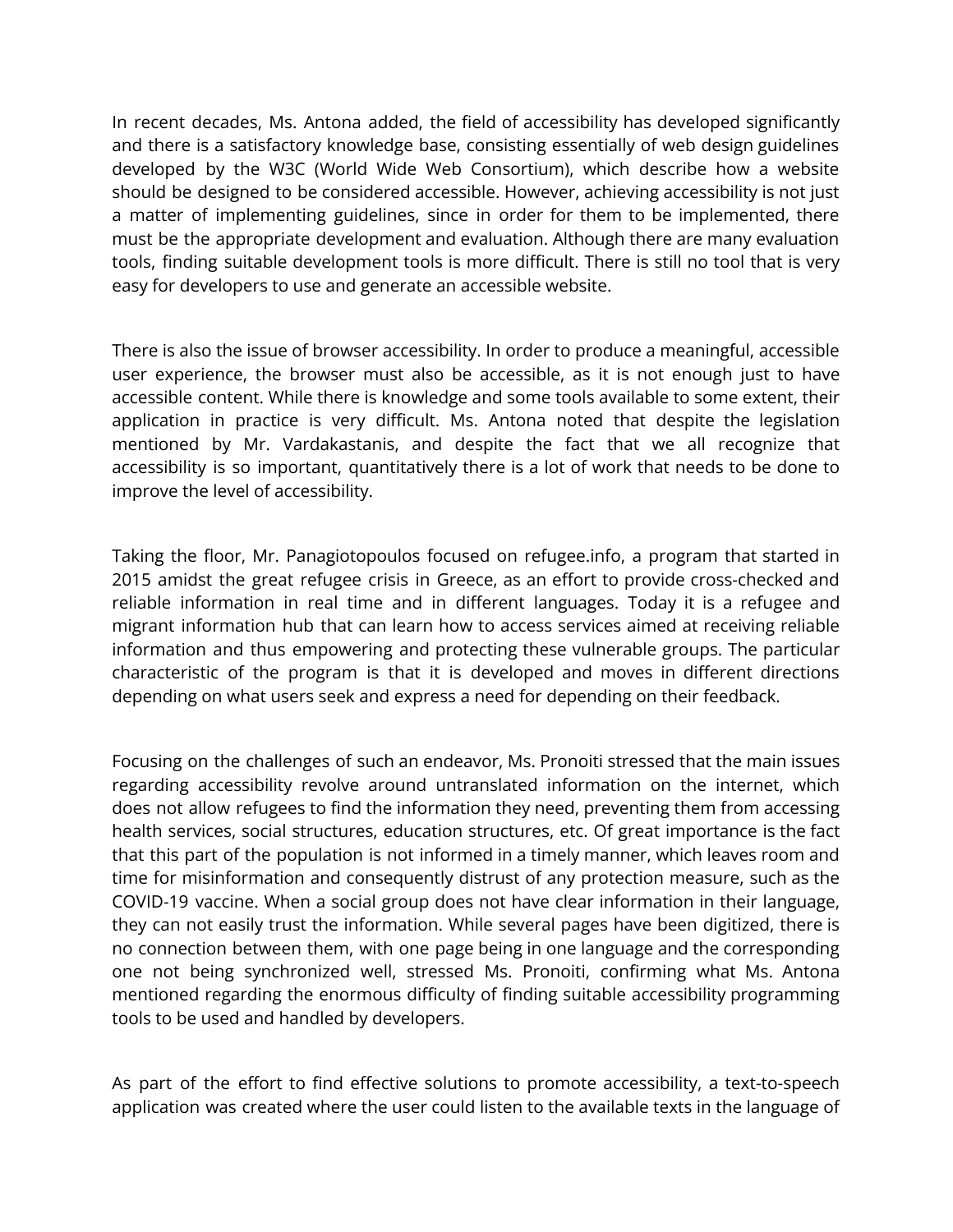their choice. At the same time, refugee.info cooperates with the European Disability Forum in order to make an evaluation of the website and to make recommendations and proposals that they will undertake to implement. This will make the website even more inclusive. Mr. Panagiotopoulos underlined the great importance of internet access itself, something quite problematic for refugees, who often live isolated in refugee camps with many obstacles and reduced opportunities for access to knowledge and information.

#### **Conclusions and Policy Proposals**

After the very interesting presentations of the speakers, some conclusions and policy proposals emerged.

Mr. Vardakastanis stressed that accessibility is **an independent, self-existent human right** and at the same time **the way to access the enjoyment of almost all other human rights**, whether we are talking about education, employment, culture, entertainment. It is the duty of those who legislate and formulate an implemented policy to ensure that citizens who have access issues will stop having them.

We must not only dwell on the aspect of internet access but also focus on the **financial possibility of acquiring the necessary assistive technology** and on the **education and training of users** as a measure to deal with digital illiteracy. He stressed that it is a complex issue that requires **comprehensive political will**, while he pointed out that while we are reaching a level where we have legally addressed an issue that can be technologically addressed, we have a flawed implementation.

Regarding policy proposals he stressed that accessibility must be combined with usability. **Users themselves should be involved in the accessibility review process.** Referring to the example of certain companies in the US, he focused on the logic of design for all and supported the idea of having **special sections for people with disabilities to test the applications before they hit the market.**

Ms. Antonas also offered some suggestions. She stressed the need to **continue the research**, so that we can move beyond the approach based on design guidelines, towards an approach based on the **individualization of the interaction and information** in accessible formats. In addition, she added that **Artificial Intelligence technologies** could be useful**.**

She also stressed the need to put **into practice** the existing framework, namely accessibility guidelines and standards. In agreement with Mr. Vardakastanis she supported that what is necessary is an **anthropocentric design** and not just evaluation, **with users being involved in all phases of design and development**. Another proposal that she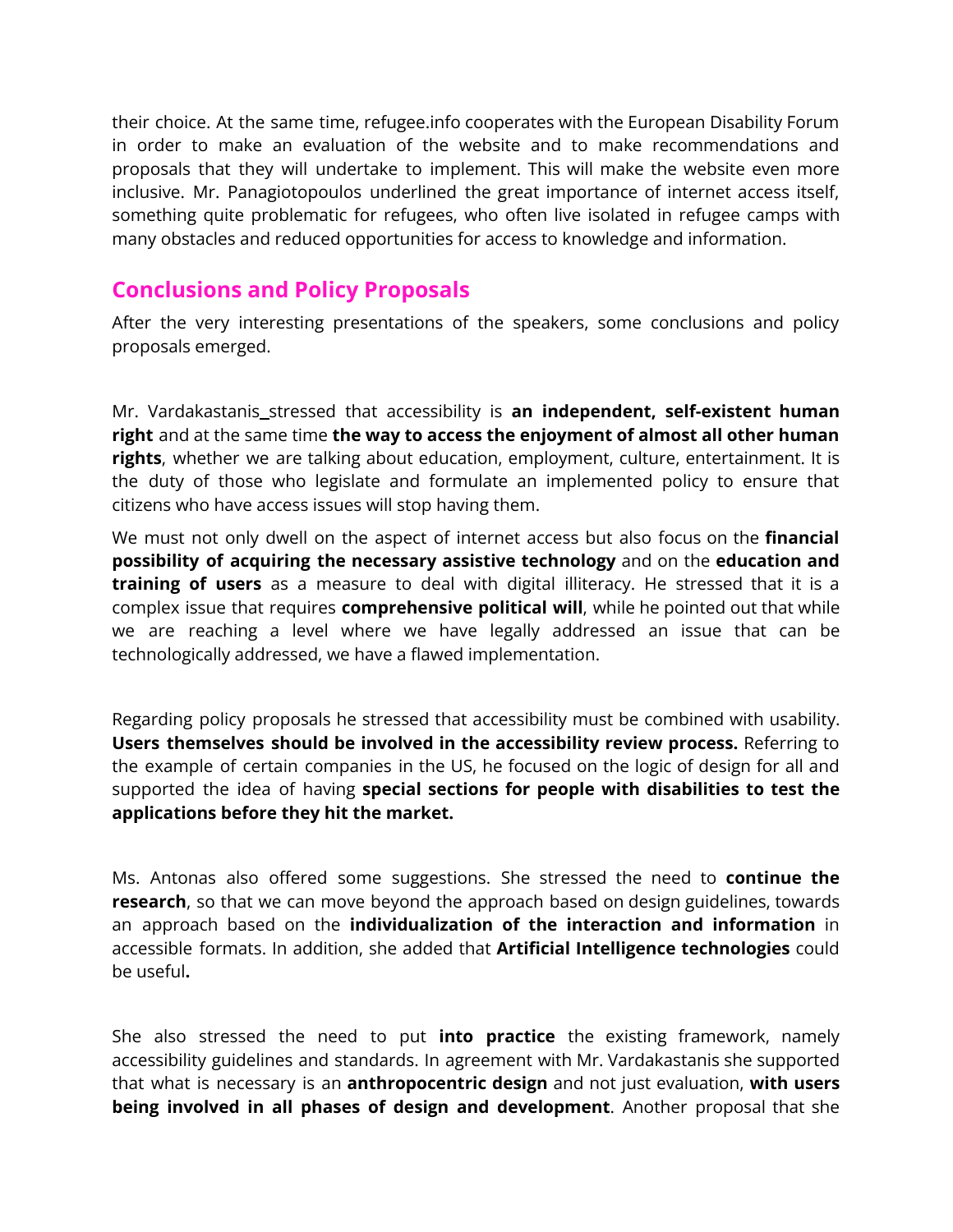supported is the **training of designers and people in charge of the development of each application** , where universities and educational institutions can play an important role. As far as it is possible, starting at an **early age** and getting access to education are very important.

Finally, Ms. Pronoiti, while referring to people with a refugee background who also have a disability, linked these two important issues and noted that **a different institutional framework** is needed to cover them. She also noted that **more timely information is required**, and that there should be a **translation of public services into the languages of the people currently hosted** in Greece. Mr. Panagiotopoulos added that undoubtedly the state has taken some relevant steps towards accessibility, at least as far as the website of the Ministry of Immigration and Asylum is concerned, where there are parts that have been translated, although the website's navigation up to this point is complicated and only available in Greek. He believes that there are enough human resources to support the efforts of the Greek government to make **the content of the digital pages of the Greek public sector available in some predominant languages,** since at this moment there are surveys referring to about 900.000 people in need of these services that are not of Greek origin. The translation process is a time consuming process that requires accredited translators, something that should be able to be done faster. If Greece wants to effectively integrate these people, steps in this direction are necessary.

Mr. Vardakastanis concluded that the digital transformation of the Greek state can not be for everyone, if it is not governed by a strategy and implementation of this strategy focusing on inclusion. If the education system does not provide access to the digital part of education, students with disabilities will experience both the discrimination and exclusion of the traditional process, as well as the discrimination and exclusion produced by the inability to access education in the digital age. This in turn will create an effect of exclusion that will continue for the rest of their lives.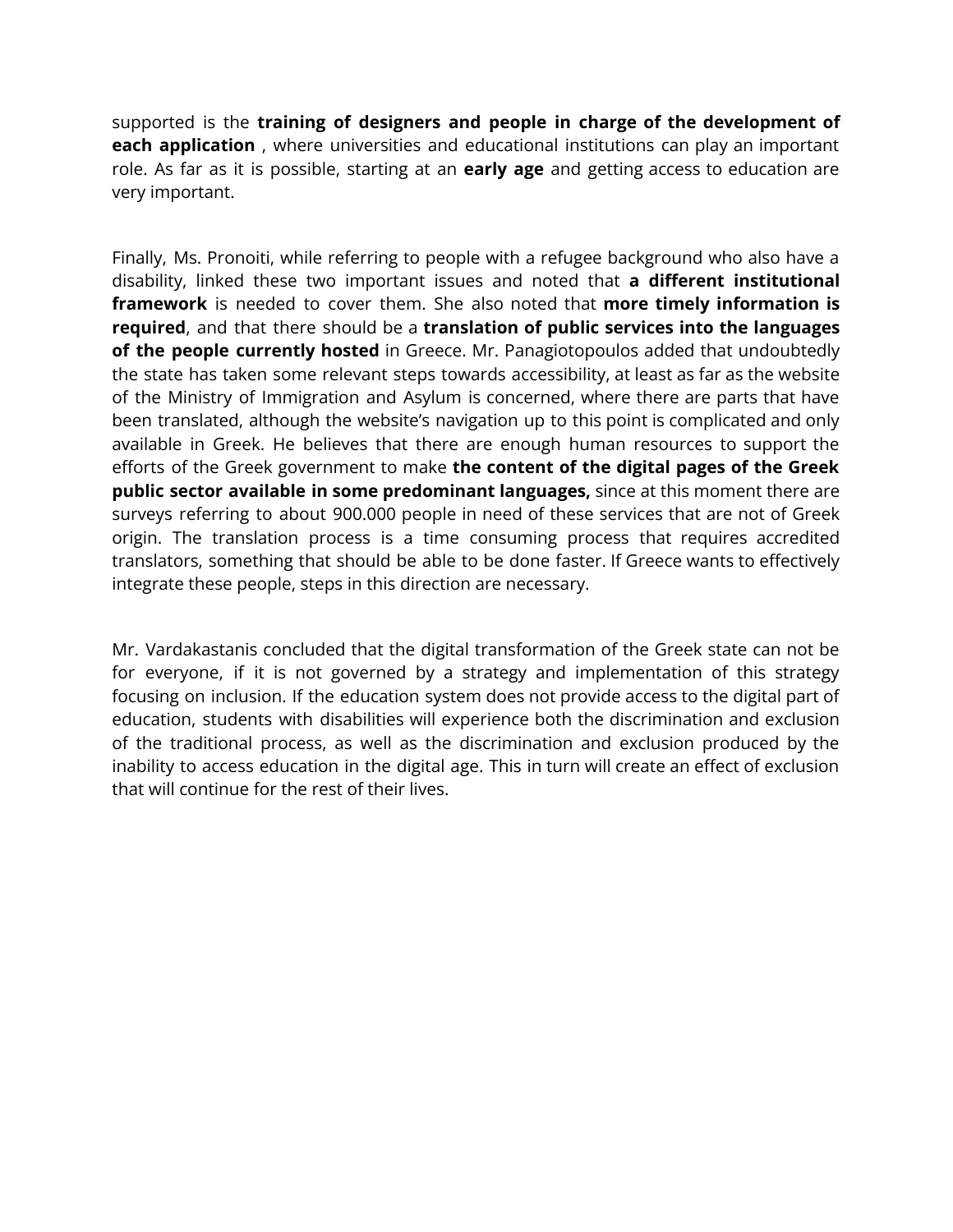# **Law and the Internet**

## **Details**

- Form of discussion: Presentations
- Speakers:
	- Georgia Beka, ELSA Greece
	- George Giannopoulos, Associate Professor (Law School of EKPA)
	- Lefteris Helioudakis, Homo Digitalis
	- Ioanna Noula, Internet Commission
- Coordinator: Stefanos Vitoratos, Homo Digitalis

# **Content**

#### **Georgia Beka | European Law Students Association Athens**

The centrak theme of the first presentation was law as a Problem and Solution on the Internet and net neutrality. As a theoretical basis of her speech, Ms. Beka argued that the main reason for the need for network neutrality ia that it strengthens consumer protection and protects its rights, while also preventing service providers from discriminating in order to gain a competitive advantage, as consumers do not benefit from a regime that actively discriminates between different types of internet traffic. Additionally, neutrality promotes freedom of speech and the free flow of ideas.

At the same time, the main concerns about net neutrality are connected to the fact that according to some sources, growth and innovation are discouraged, and it becomes difficult to meet the cost of increasing speed for different online services.

Regarding the efforts of states to ensure net neutrality, Ms. Beka referred to the efforts of the USA, India, but also the European Union to create the appropriate legal framework for the issue. In the case of the US, the Trump administration tried in 2018 to overturn the network neutrality rules set in 2015 by the Obama administration. In 2021, the Democratic administration issued an executive order calling on the FCC to enact Net Neutrality rules that are being repealed by the Trump administration. In India there is a stronger and stricter legal framework, as net neutrality is vital for the Indian government to protect its citizens and not be exploited. Respectively in the European Union, citizens are protected through the European Regulation 2015/2120 and the Recommendation by the Council of Europe of 2019.

In conclusion, the speaker stated that it is in the interest of every healthy state to establish oversight mechanisms to safeguard the core of democracy. The regulation in the US has changed more in recent years, while the EU has formed a regulation with greater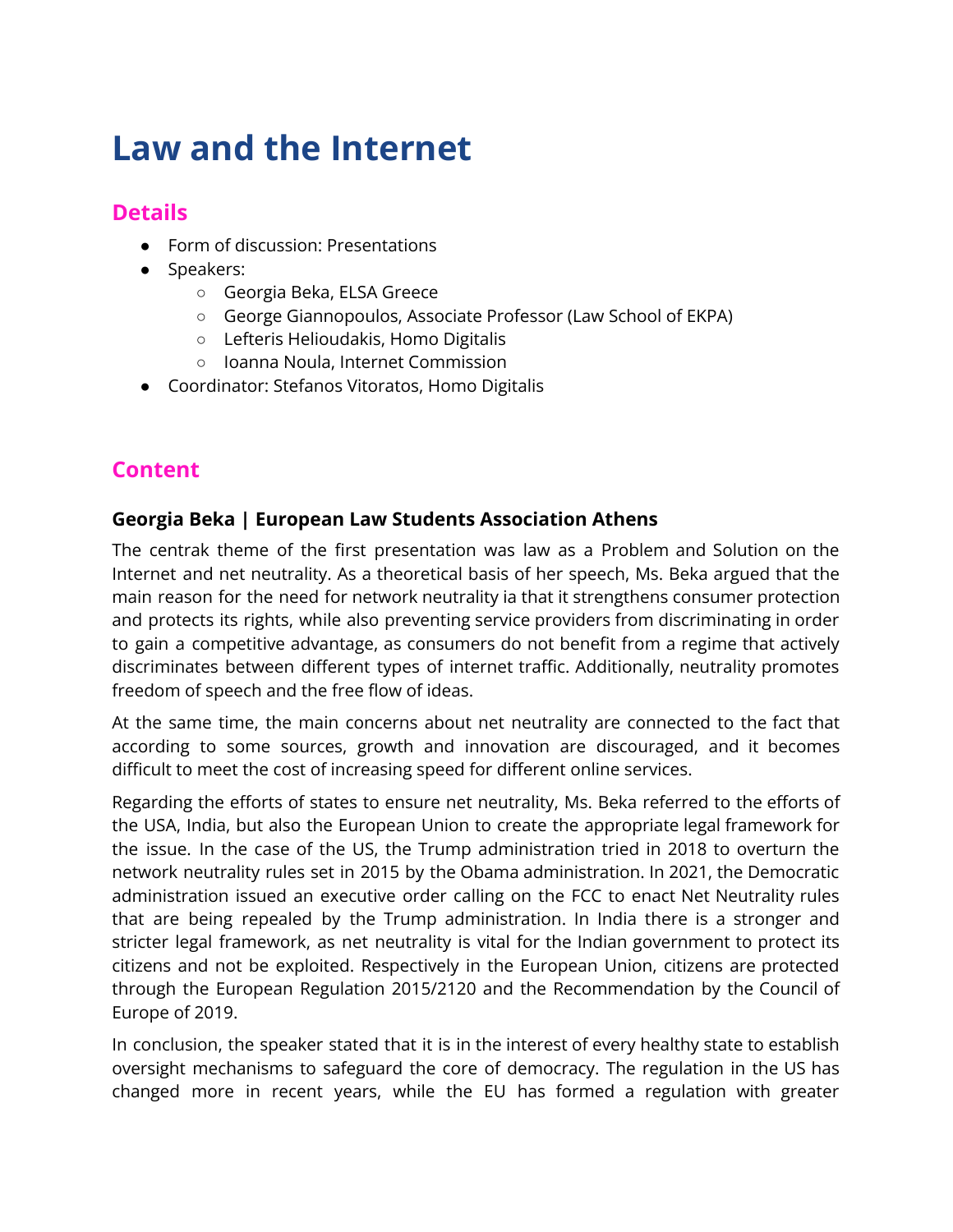coherence and stability, and at the same time leading technology companies have formed a powerful coalition to defend net neutrality.

Asked by the unit's coordinator, Mr. Vitorato, about how much the Big Tech coalition really ensures network neutrality, Ms. Beka said that they are definitely a model and promote the idea of net neutrality, but emphasized that they are missing specific proposals for any substantial change.

#### **George Yannopoulos | Associate Professor of Legal Informatics, National and Kapodistrian University of Athens**

The second presentation on the topic focused on Platforms and their Settings. Mr. Yannopoulos referred to several EU Directives and legal instruments that over the years aimed at regulating online platforms, namely:

● E-Commerce Directive (2000/31): "There is no liability" of the Platforms

Regarding Personal Data:

- GDPR 2016/679
- "Police" 2016/680
- Instruction for passenger data PNR 2016/681

Regarding Copyright:

- $\bullet$  Copyright (2001/29)
- Enforcement (2004/48)
- Databases (96/9)

Then Mr. Giannopoulos mentioned the basic elements of some crucial legislative texts regarding the regulation of platforms.

Existing Instructions and Regulations

- DSM (Digital Single Market 2019/790): Disclaimers regarding legal liability do not apply to copyright issues, therefore providers should investigate if the content has any copyright issues
- P2B (2019/1150 Platforms for business users): Importance of informing about the terms of classification of services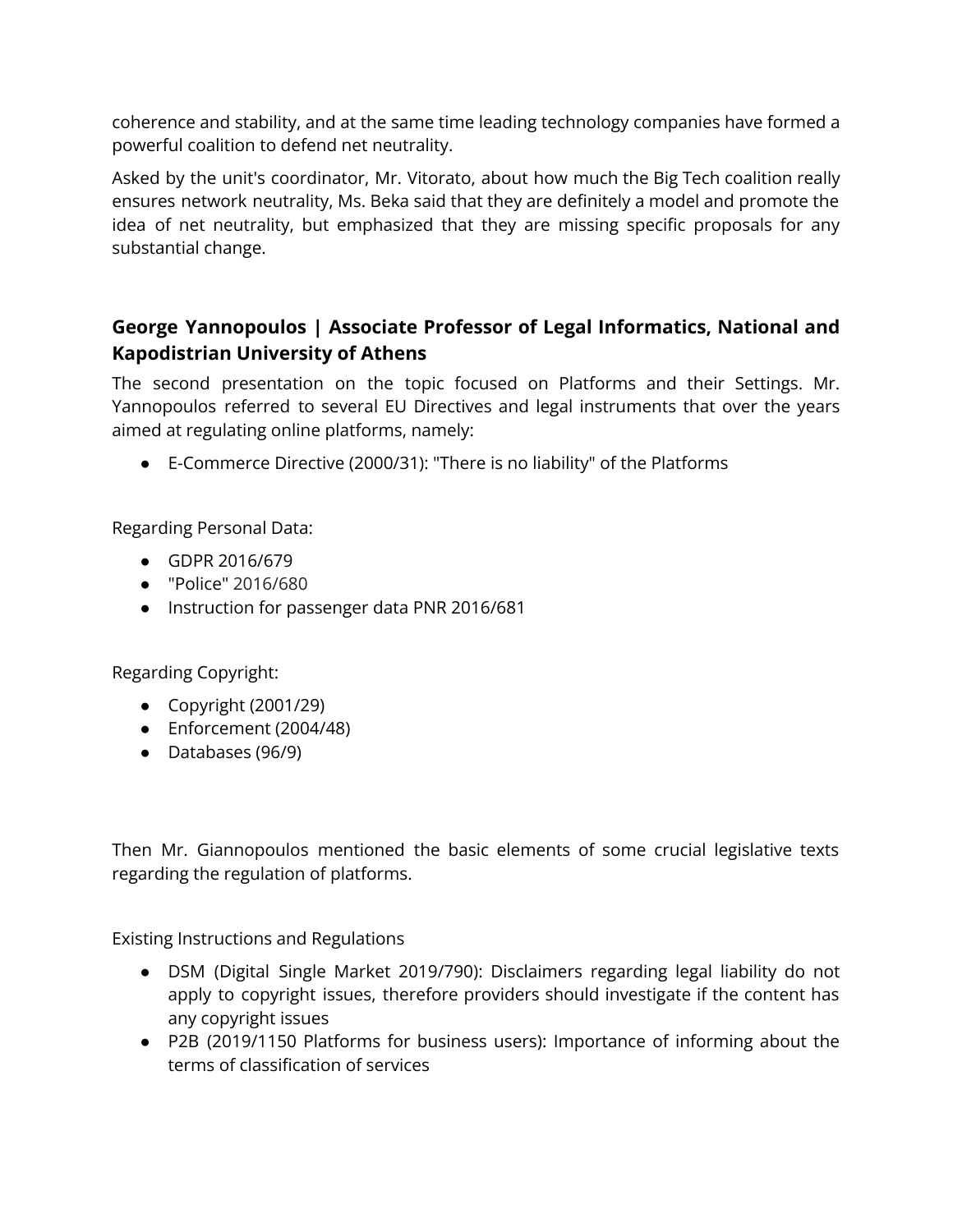● DCDS / DSG (2019/770 Digital Content / Services - 2019/771 Sale of Goods): Platforms can be considered marketers as long as they provide content/ services

Legislative Proposals

- DSA (Digital Services Act -Com 2020./825): Amendment of Dir. 2000/31 / Obligation to take action / Provision of information / Provision of a national coordinator / Obligations of care when the platforms have more than 45 million users
- DMA: (Digital Markets Act Com 2020/842) Establishes obligations of access regulators
- DGA: (Digital Governance Act Com 2020/767) Sharing public sector data
- AiA: (Artificial Intelligence Act Com 2021/261) Establishes Rules for Prohibited Practices in Artificial Intelligence

The speaker concluded that we should try to answer critical questions about the platform setup issue. For example, do we need so much "over-regulation"? If so, then we need to decide who should enforce it, discuss governance issues and the need for a regulator. If not, we need to propose other control methods and gain more confidence in new business models. In short, the second presentation came to the question of whether there should be, in the end, control or freedom of provision of services.

The main question asked to Mr. Yannopoulos by the moderatorMr. Vitoratos concerned the issue that arises when providers delete content due to fear that it will not follow the instructions. Mr. Giannopoulos referred to this as a "chilling effect", which happens when the provider prefers to remove content (a move that can be considered censorship if in the end there was no issue of intellectual property) and spoke about the problem of self-regulation of such issues by the quasi "judicial" bodies of large companies. As a solution to the problem he proposed the strengthening of the legal departments of large companies to reduce this chilling effect.

#### **Lefteris Helioudakis | Homo Digitalis**

Mr. Helioudakis' presentation analysed the relationship between European legislation and business models based on discrimination, polarization and monitoring. Mr. Helioudakis presented to the public the concept of the commercialization of our digital self and the social and psychological consequences it has on individuals. Reference was made to online environments (e.g. chatrooms) that have been examined by researchers since 1994 due to the concern that they absorb our personality and poison our soul and our relationships. These chatrooms present strong signs of discrimination, polarization and surveillance.

Regarding the effect of supervision in such environments, Mr. Helioudakis argued that it can not always cope with all the issues that arise due to its high workload and therefore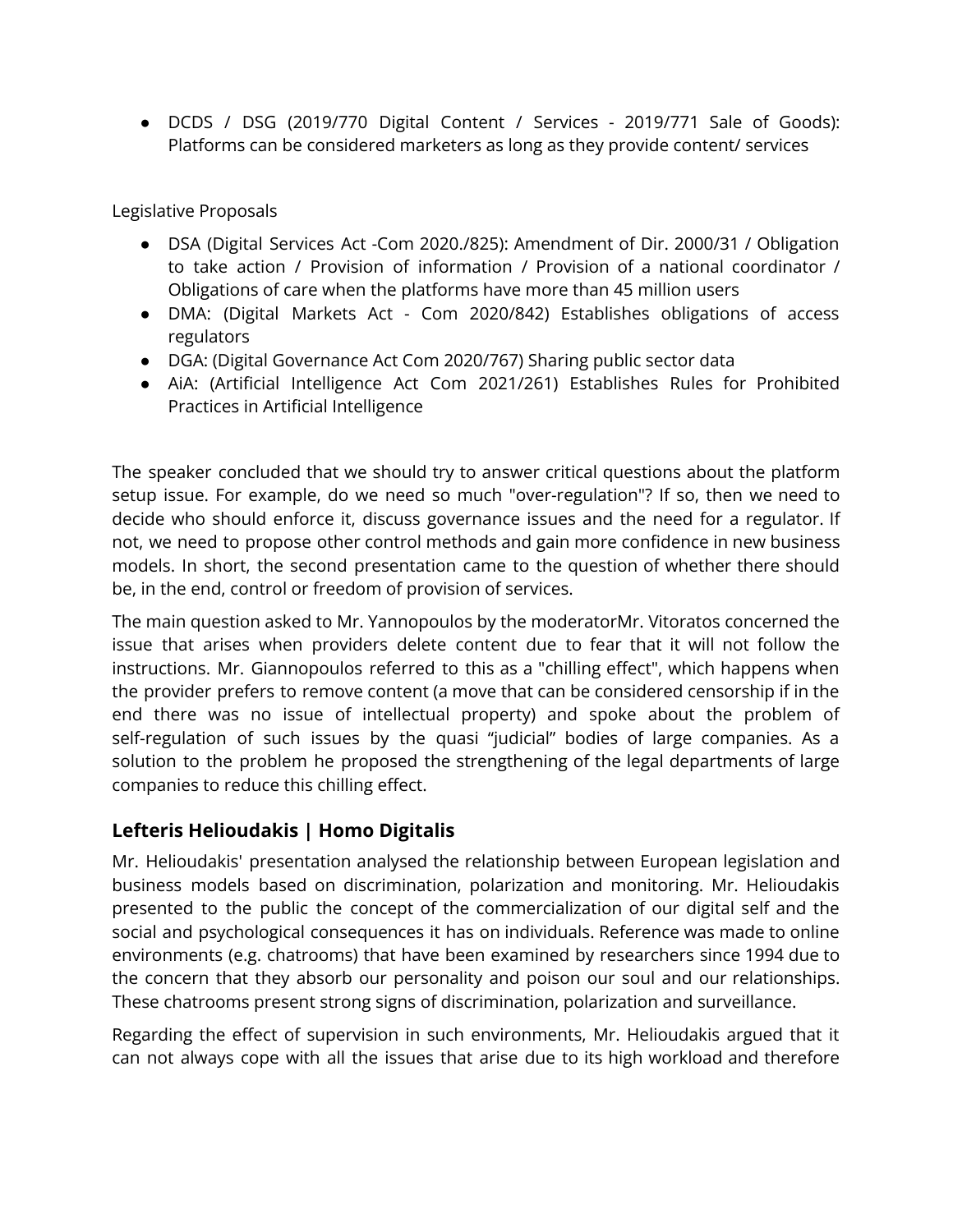more resources and expertise are required. Finally, the importance of Civil Society in the issue of discrimination, polarization and monitoring on platforms was highlighted.

#### **Ioanna Noula | Internet Commission**

The main theme of the fourth presentation on the topic of Law was corporate accountability and the European Digital Services Act. With a brief overview of the power of companies and politicians in the world of rapid digital transformation, Ms. Noula recalled the common demographic characteristics of those at the top of these organizations (age, gender, background).

The Internet Commission's focus is not on entrepreneurship, but on the culture and education of the people who built these companies. References were also made to individuals who bring to light issues of abuse of power by such companies (eg Frances Haugen over the Facebook scandal).

Also, in her presentation, Ms. Noula presented the fundamental rights that must be defended in the technological revolution, such as: Rights of security, freedom of speech, privacy, right to be forgotten. The problem that has arisen in recent years is that of adhoc governance and the creation of a vicious circle of trust we show in companies: a shake-up of trust, a lack of digital transformation and a regulatory framework. Of course, there are in fact large companies that are interested in their corporate responsibility and the implications of their company's digital transformation.

The Digital Services Act assigns responsibilities to intermediaries, ie platforms, to manage their systemic risks and to be subject to external and independent audits (Article 28). The questions that have arisen about this article are:

- What can be the independent audit authority?
- How can the independence of such a body be guaranteed?
- How will the authority be accredited, empowered and strengthened?

In the ways we can eliminate this vicious circle of lack of trust in companies that has been created, Ms. Noula proposes the strengthening of digital responsibility beyond transparency (reports), a procedural accountability (how algorithms are built, how decisions are made). Reference is also made to the dynamic evaluation process, to the research, to the evaluation, to the deep understanding of the issues by the companies themselves and of course to the public debate that needs to be built. Leading organizations are willing to be evaluated and Ms. Noula's team has developed a database of good and bad practice for the development of benchmarks and codes of conduct for companies.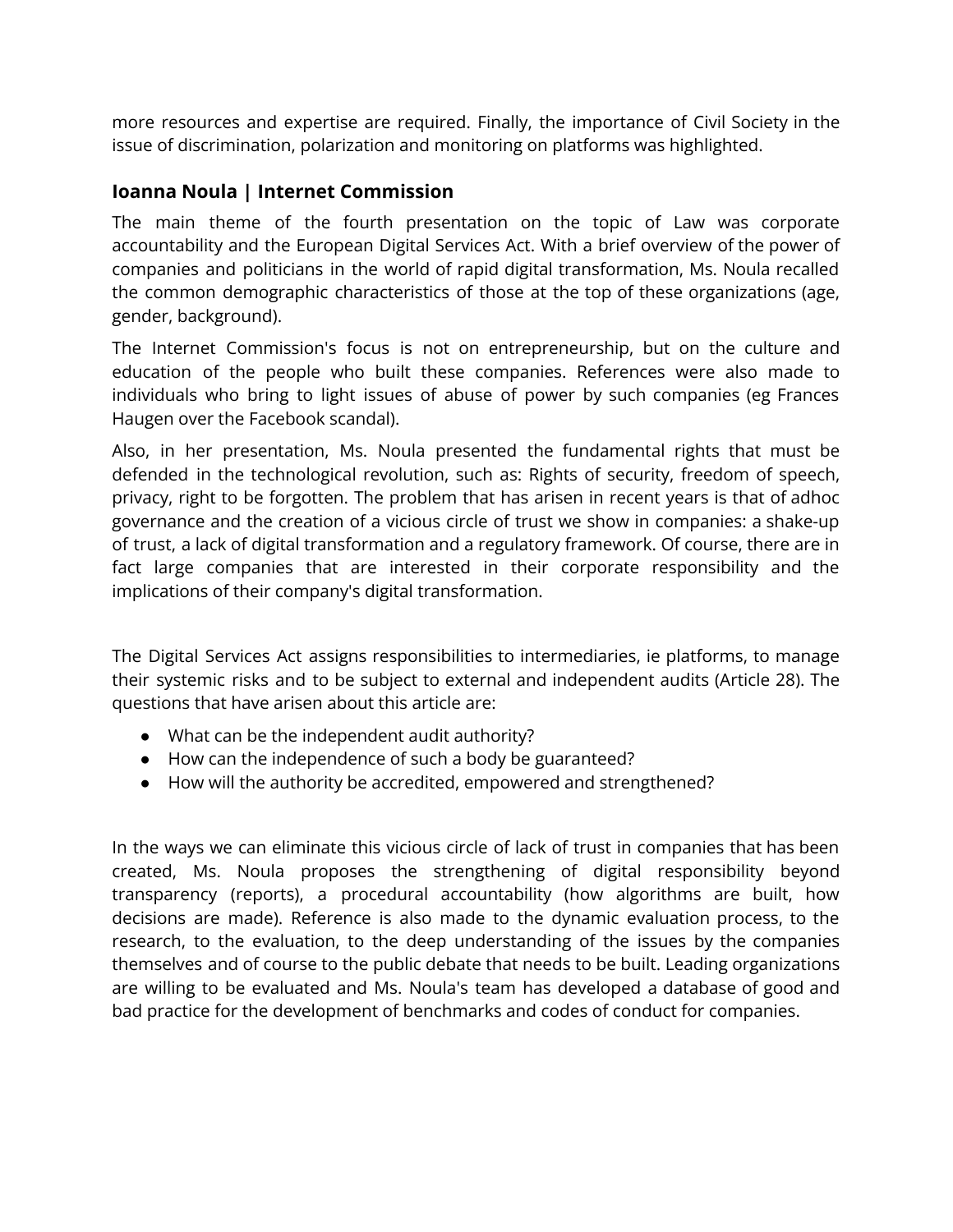Asked by Mr. Vitoratos whether companies are required to comply with these corporate responsibility practices and submit to the evaluation presented, Ms. Noula said that large companies are not always willing to accept their digital responsibility.

## **Policy Conclusions and Suggestions**

- It is in the interest of every state to establish oversight mechanisms to safeguard the core of democracy
- Regulation in the US has changed more in recent years, while the EU has developed a more coherent and stable regulation
- Leading technology companies have formed a powerful coalition to defend net neutrality
- Is there control over the setting of platforms or should there be free movement?
- Strengthen resources and specialization of supervisors for issues of discrimination, polarization and monitoring that occur on platforms
- The questions to be answered by the community regarding the supervisory authority proposed in Article 28 of the Digital Services Act are:
	- o What can be the independent audit authority?
	- o How can the independence of such a body be guaranteed?
	- o How will the authority be accredited, empowered and strengthened?

# **Epilogue**

In recent years, the debate over the need to regulate digital platforms - increasingly popular and with a significant impact on society - has become necessary. Many cases of abuse of power by technology companies, which deny their digital responsibility, have come to light and society is called upon to limit the negative consequences of specific decisions and platform algorithms. As the speakers of the topic "Law and Internet" at IGF Greece 2021 mentioned, the road to a more fair internet is not easy and the competent bodies are not always willing to make the necessary changes and submit their services to review by some independent authority.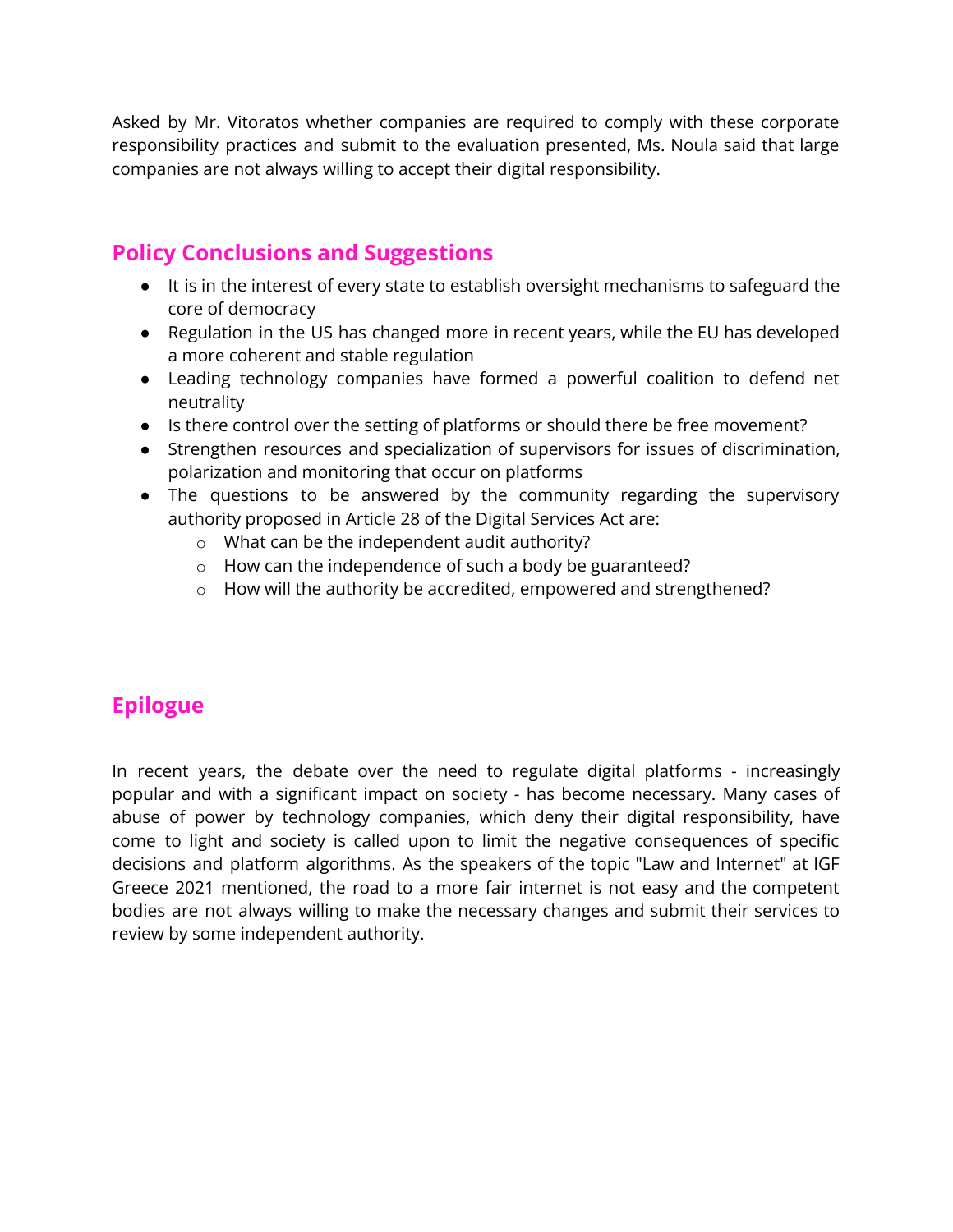# **The user as a consumer**

## **Details**

- Discussion format: Presentations
- Speakers:
	- Alexis Nikolaidis, Association of Businesses & Industries (SEV), Associate Advisor
	- Vicky Tzega, EKPOI.ZO, Legal Advisor
	- Apostolis Aivalis, AIVAL.COM, Managing Partner & KNOWCRUNCH.COM, Syllabus Manager
	- Vassilis Karkatzounis, Lawyer specializing in New Technologies
- Moderator: Vassilis Vassilopoulos

#### **Introduction**

The main theme of this discussion concerns the way in which digital platforms and their respective companies address their users as consumers of their products and services. The axes around which the presentations revolved were related to the use of various platforms and tools of social networking and digital content, internet advertising (the so-called adtech), the customer experience in this "4th Industrial Revolution" and the actions of various consumer associations in the context of the protection of privacy but also the interests of consumers. The presentations drew useful conclusions regarding advertising, privacy, the free or non-use of digital tools and how users can use the internet and its services safely. The issues of commercial use of navigation data for advertising and business purposes as well as revenue streams for companies providing online platforms are crucial in the light of Internet Governance, as they promote discussions that seek a balance between the economic viability of the internet but also consumer protection and privacy.

# **Content**

Before the speakers took the stage, the moderator Mr. Vassilis Vassilopoulos made a brief introduction to the topic of the user as a consumer. Referring the new way in which companies' advertising campaigns are carried out, he raised the issue of the processing of personal data, preferences and behavioral data of users. In addition, he expressed the concerns of the European Union regarding the intervening operation of companies that provide digital platforms that process personal data. Finally, he introduced the issue of the user as a consumer on the internet and related platforms, citing the diverse presence of speakers, who, representing different aspects of the issue, managed to approach it globally.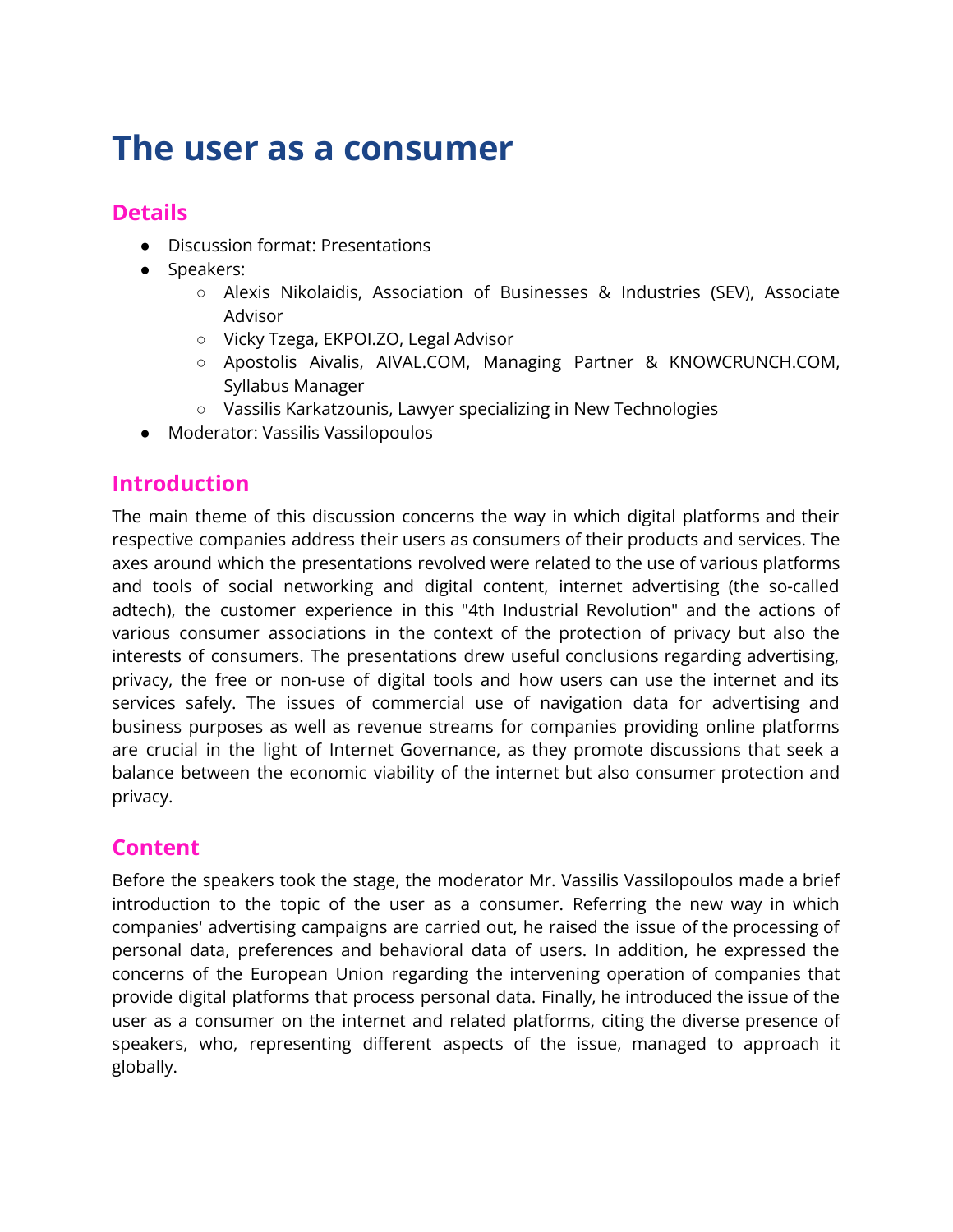#### **Apostolis Aivalis | Managing Partner, aival.com**

The line of presentations was opened by Mr. Apostolis Aivalis, Managing Partner of AIVAL.COM and Syllabus Manager of KNOWCRUNCH.COM. For the last 25 years he has been active in the field of digital business as a strategist and the main focus of his presentation concerned the user and the many different platforms in which he operates. To begin, Mr. Aivalis referred to a concept introduced by Mr. Vassilopoulos at the beginning of the subsection, namely the expression "We are the product". Specifically, Mr. Aivalis underlined that the economic model that prevails in social networking and content platforms is free of charge or at least mostly free services in exchange for users making their personal data available to third companies for advertising purposes.

During his presentation, Mr. Aivalis suggested some guidelines in order to use digital platforms fairly, safely and easily. Firstly he observed that with proper training, all users will have a better understanding of the digital ecosystem, both in terms of technology and finances. In addition, he suggested that more emphasis be placed on accessibility between content display technologies, as this has become commonplace as different technologies evolve but do not work. In addition, he mentioned the need for a change in data protection models and the need to switch to their management at device level. After his presentation, Mr. Aivalis received questions from the public. Initially, clarifications were requested on the process of providing or selling data to advertising companies through social media and what applies to sensitive personal data management policies. Mr. Aivalis clarified the issues raised and stressed that the control carried out on social media platforms is thorough. Then, a remark was made about the opacity of the terms of use of a well-known social media platform, and Mr. Aivalis replied that the personal data protection authorities are doing their job properly and are strict, however there should be universal control, without showing preference to certain companies. Finally, after a question from the public, the speaker clarified that a subscription to a platform which generates profit through the collection and sale of data, does not imply the discontinuation of data for advertising purposes.

#### **Vassilis Karkatzounis | Lawyer and PhD Candidate**

As a lawyer specializing in New Technologies and a PhD candidate in the Department of Information and Communication Systems of the University of the Aegean, as well as a co-chair in the Greek branch of the International Association of Privacy Professionals (IAPP), the presentation of Mr. Karkatzounis regarding AdTech, and in particular the present and the future of internet advertising was crucial. Mr. Karkatzounis started by making some remarks about the regulation of online advertising, emphasizing in many cases a company's profit is not intertwined with its compliance, since its competitive advantage goes against it. Given the significant shift from traditional to digital media, the speaker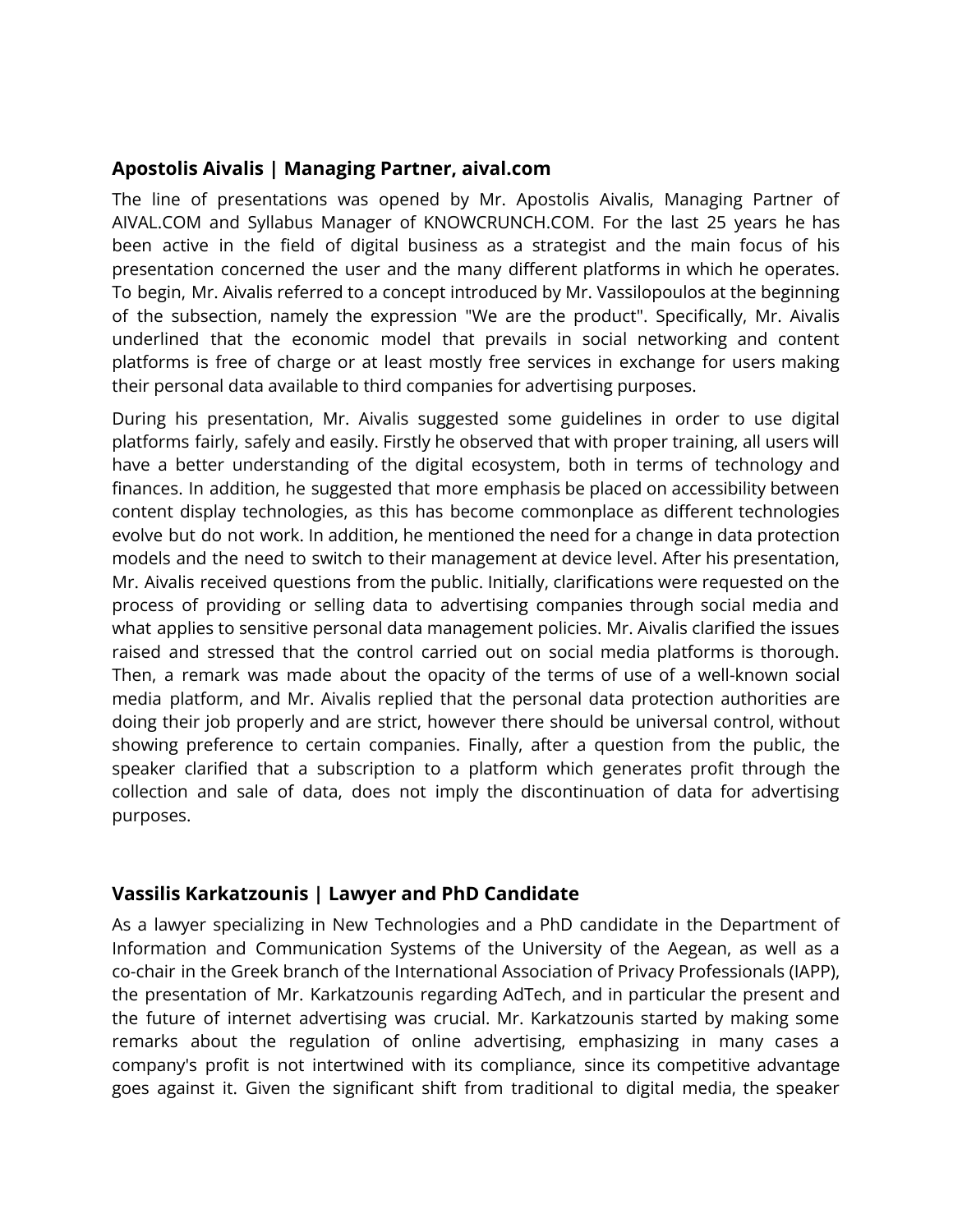enumerated the main forms of internet advertising, namely the case of walled gardens and the case of real-time bidding Then, Mr. Karkatzounis spoke about the characteristics that user consent must have and how it is regulated by law. Regarding the future of advertising and how technology provides the solution, the speaker mentioned new technological solutions that adapt to the volatile model of today, referring to FLoCs, a technology that does not use existing third party cookies. The presentation closed with questions about the future of online advertising, such as how to balance competition and protect privacy. Finally, there were comments and questions from the public, regarding the protection of privacy (data protection 'by design' and 'by default') along with democratization, which according to the speaker is not easy to achieve.

#### **Alexis Nikolaidis | Associate Advisor, SEV**

The next presentation was delivered by Mr. Alexis Nikolaidis and was about the customer experience during the 4th Industrial Revolution. The speaker opened his presentation by analyzing the change in business model towards B2C (Business to Consumer), with the consumer being more informed and with more expectations. The key steps mentioned by the speaker as the prerequisites in order for companies to meet the needs of the consumer are the digitization of the experience, the coverage of all the contact points to the customer and the company but also the utilization of big data with the use of analysis tools. Mr. Nikolaidis underlined that companies must adapt more to the needs of the customer and provide the best customer experience since this is the main field of competition nowaday. He went on to mention some challenges that arise, such as the ever-changing consumer behavior, which requires flexibility on the side of companies, the need for personalization, covered through a central profile for each user, the existence of old technological infrastructure and the need for upgrading and interconnection with the new ones , but also the need for communication of the customer-centric management at all levels of the company. The field of technology has seemed to provide the solutions and the digital experience seems to be yielding significant profits for businesses. Finally, he presented the roadmap for the transition to the new digital experience. During the QnA session at the end of his presentation, issues such as the comparison of Greece with other countries in terms of the adoption of digital experiences by companies, the value of the human factor as well as the inclusion and targeting of customers in products and services were addressed.

#### **Vicky Tzega | Consumers Union EKPOIZO**

The last presentation was that of Ms. Vicky Tzega, who is a lawyer specializing in corporate law and contracts and a Legal Advisor at EKPOI.ZO. Firstly, Ms. Tzega emphasized the value of involving civil society in dialogues on digital development and consumer protection awareness in general. Then, Ms. Tzega briefly explained what EKPOIZO is, as well as what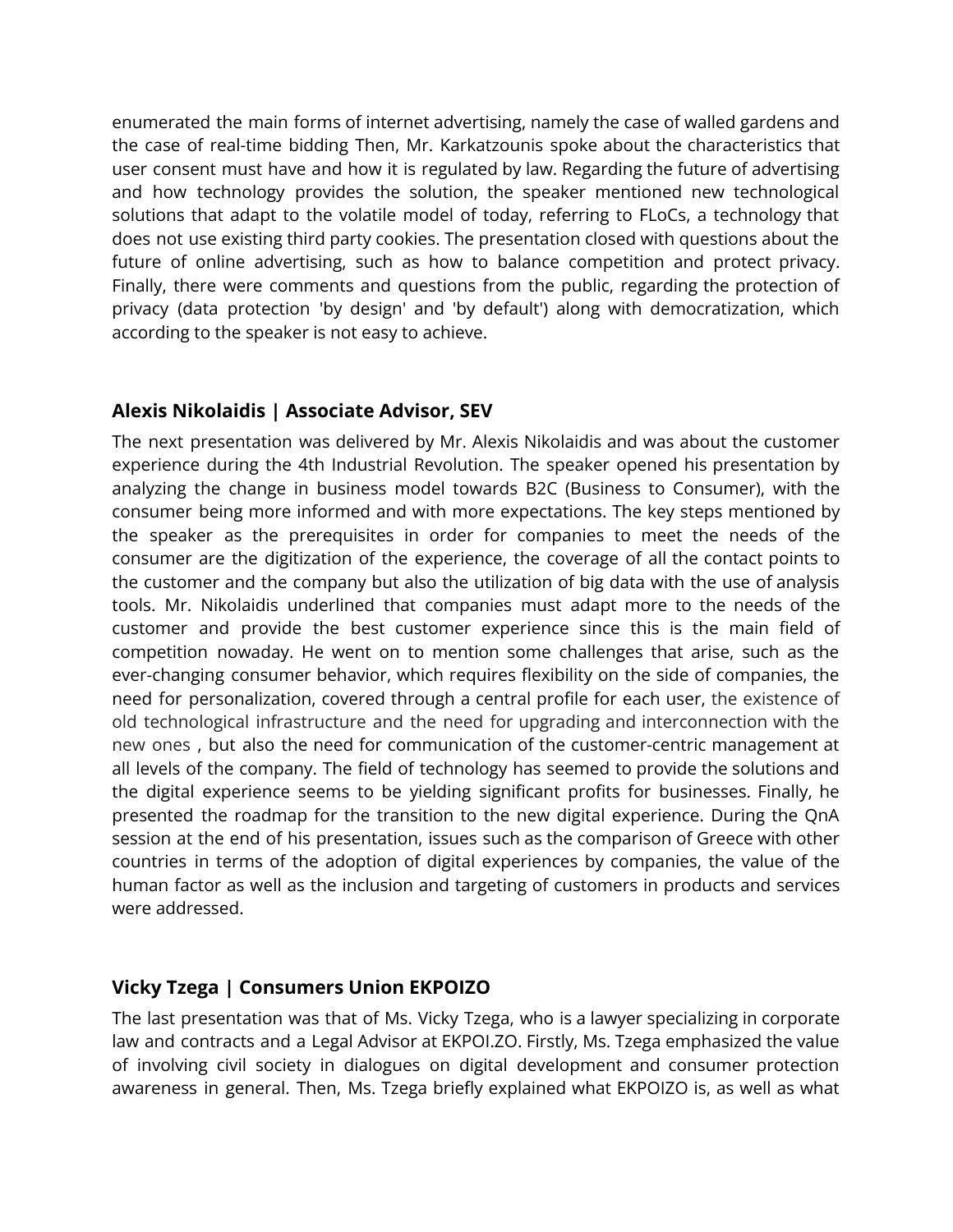means and areas of action it follows. In the context of the needs of the modern digital age, the speaker analyzed the actions of EKPOIZO, which relate to various areas, such as online shopping, billing, consumer data protection, unfair commercial practices, obscure standards, protection from inappropriate content, online surveillance and more. The conclusions drawn from the actions demonstrate, inter alia, the need for further education of consumers about their rights, and the realization that users and their rights are at risk of unfair commercial practices. Ms. Tzega proposed training campaigns, counseling and the introduction of a more targeted legal framework as measures to improve the situation. Finally, during the questions and comments, she called for the faster and more efficient trial of cases concerning consumers, but also referred to electronic mediation and the relevant actions of E.K.POI.ZO.

## **Policy Proposals and Conclusions**

- Changes are needed regarding the management of data on internet platforms
- The economic viability model of the platforms after the changes must be carefully considered
- It is important to always take into account the human factor and the consumer to be at the center of the design
- Education and awareness-raising are key drivers of Internet service development and advertising

It is important to take into account in the policy-making process some risks that may arise, some of which are the following:

- Transparency in the management of personal data on the part of companies is a key problem
- The technical infrastructure may not be ready to accept the change to more secure and efficient data management technologies
- Legislation may not be targeted or efficient enough to handle infringement cases

# **Epilogue**

The issue of the coexistence of consumers and businesses in the digital world is of particular importance, as economic development affects the technological, legal and political context of internet governance. It is certain that we will see numerous changes in this context in the coming years, rewarded by the change in the behavior of both consumers and companies that provide services in the field of internet.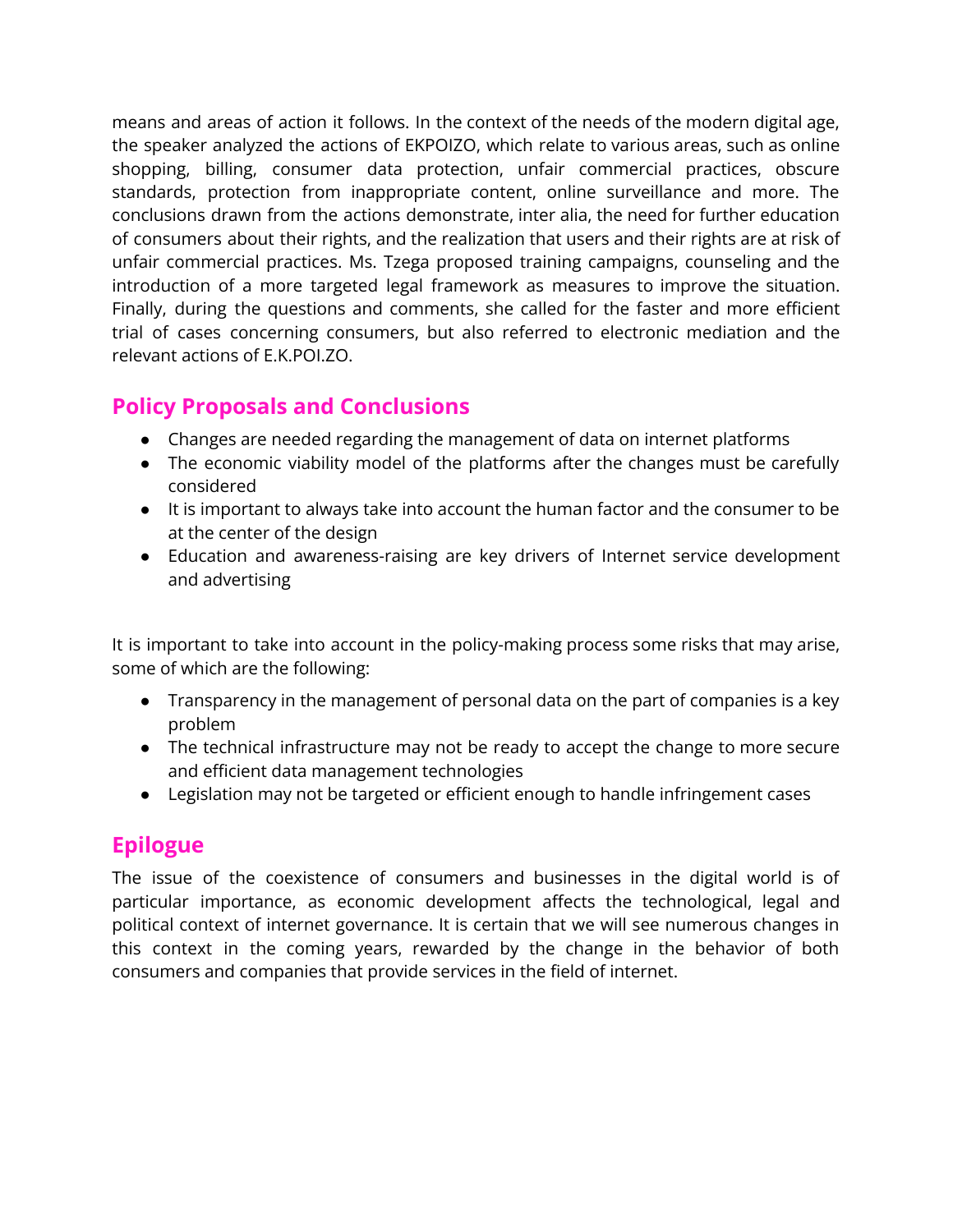# **Digital Transformation**

## **Section Details**

- Discussion format: Panel discussion
- Speakers:
	- Leonidas Christopoulos, General Secretary of Digital Governance and Simplification of Procedures, Ministry of Digital Governance
	- Stella Tsitsoula, RED.comm
	- Giannis Charchantis, Infinity Greece
	- Manos Margaritis, Qualco
	- Dimitris Varoutas, Department of Informatics and Telecommunications EKPA
- Coordinator: Ismini Kriari, National Committee on Bioethics and Technoethics

## **Introduction**

The digital transformation of Greece has accelerated due to the pandemic, which has forced many Public Sector, Private Sector and Civil Society organizations to strengthen their digital presence. At the same time, issues of lack of digital skills and security arose. The question of the security of digital transformation was in fact a proposal for a discussion submitted during the Call for issues by part of the IGF Greece community. Internet Governance is inextricably linked to digital transformation, as it focuses on Internet policies, which are the means by which society has the opportunity to enjoy the benefits of digital advancement.

#### **Content**

The discussion was started by the General Secretary of Digital Governance and Simplification of Procedures of the Ministry of Digital Governance, **Mr. Christopoulos**, who stated that digital transformation is a force of social and institutional transformation with direct practical implications and applications. Its implementation requires both clear planning and sincere political will. The first step requires the simplification of procedures, which can then be digitized with greater benefit to the citizen. The aim is not to digitize the existing bureaucracy, but to improve the procedures, which will be available electronically. An important factor in the digital transformation of the Greek Public Sector was the administrative adjustment that aimed to bring an end to the anarchy of digital services (which were offered by various public organizations), and has been achieved through the transfer of responsibility of digital services to a central authority, thus "breaking" administrative silos and reducing resistance to change.

The pandemic certainly accelerated digital transformation and it was observed that the various Public Organizations and their employees were receptive to the changes. Citizens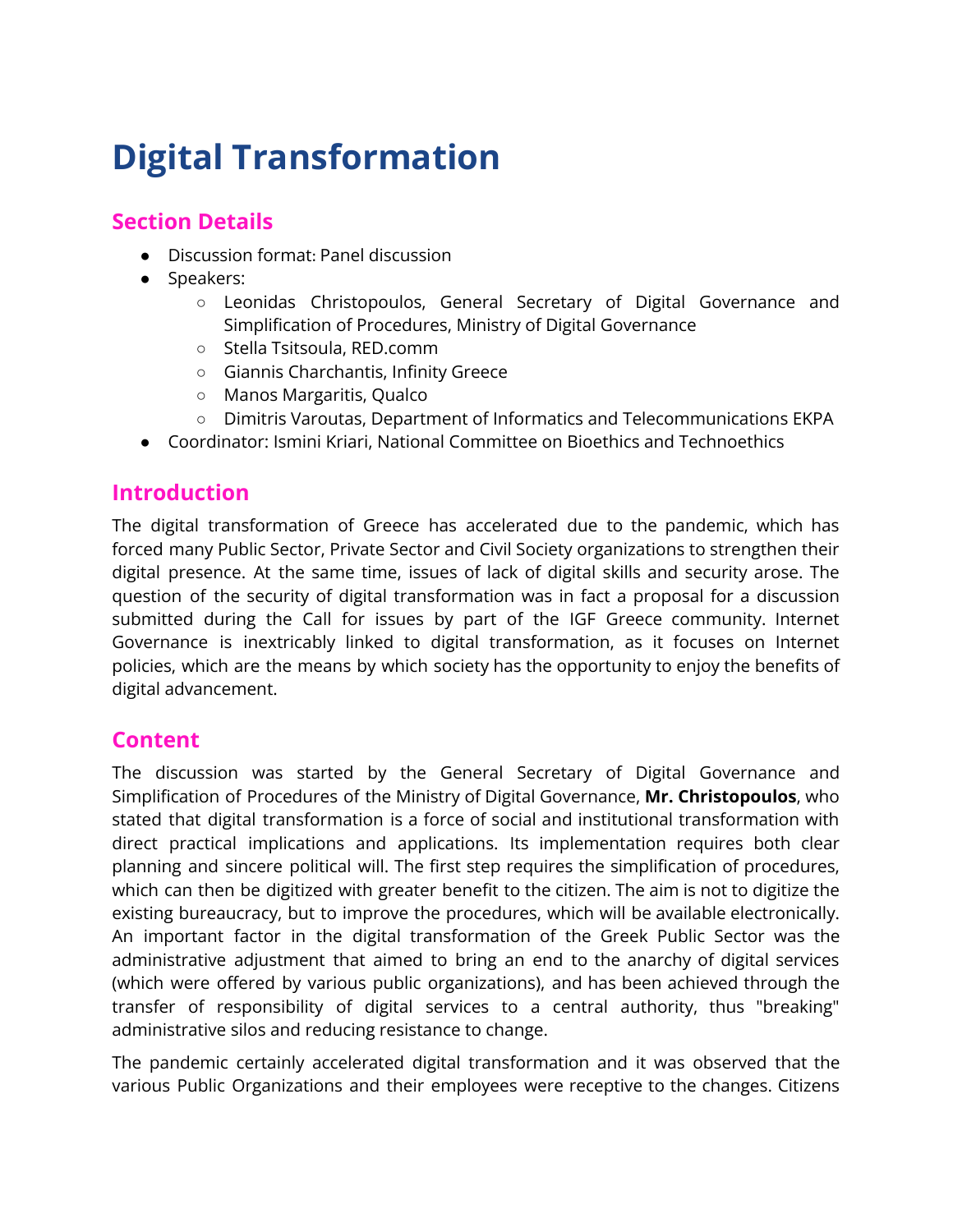saw a lot of new online services become available in a short period of time. Indicatively, out of the 502 electronic services in March 2020, the citizen could use about 1300 services in November 2021. The methodology of delivery of electronic services moved to more but small in terms of resources required and the date of delivery, logical which was particularly far removed from the delivery of almost entirely large IT projects with a more distant implementation horizon. The overall project of Public Digital Transformation must be sustainable and dynamic so that it does not fade.

The future of digital transformation in the Greek Public Sector includes more services through gov.gr, a mechanism for measuring and evaluating actions to reduce bureaucracy, the rapid absorption of resources for digital solutions and the improvement of citizens' digital skills. Greece, like other countries, must adapt quickly to technological developments and have permanent structures and mechanisms that will assist in the digital leap.

The discussion continued with the contribution of **Mr. Margaritis**, who focused on the digital transformation of the private sector, which experienced within 6-7 months changes that would otherwise require 6-7 years to be realized. According to the speaker, companies that better understood their customers' data certainly had a significant advantage. For example, many physical stores needed to pay more attention to the customer experience in their digital store (which may not have existed and needed to be created amidst the pandemic). At the same time, business executives had to take greater account of feedback from technology experts but also to locate employees either from within the movement or from the wider labor market that would help the company cope with a technologically competitive environment. A company must monitor and adapt to new business models with a strong digital character, in order to remain competitive but also to intensify its investments in IT solutions. Such solutions can be the use of cloud technologies, which among other things allows a smoother work-from-home system for employees.

In order to remain successful, companies must emphasize on the data they keep, gathering and homogenizing it in such a way that they are able to utilize it. At the same time, efforts must be made in the areas of digital security, both on the basic level of general infrastructure, as well as regarding the protection of the individual employees, who now partially work from home. The mental and physical health of the employee must also be a priority and a contribution of the company to the wider society. The changes brought about by the pandemic are here to stay, and the lessons learned by individuals and organizations must be used in the post-epidemic era as well.

Civil society organizations also faced significant challenges due to the pandemic, with the digital transition appearing as the almost exclusive possible solution for continuing their activities, said the third speaker **Mr. Harhantis**. However, the majority of organizations did not have the digital infrastructure that would allow them to continue working with volunteers but also to continue their activities without interruption. At the same time, there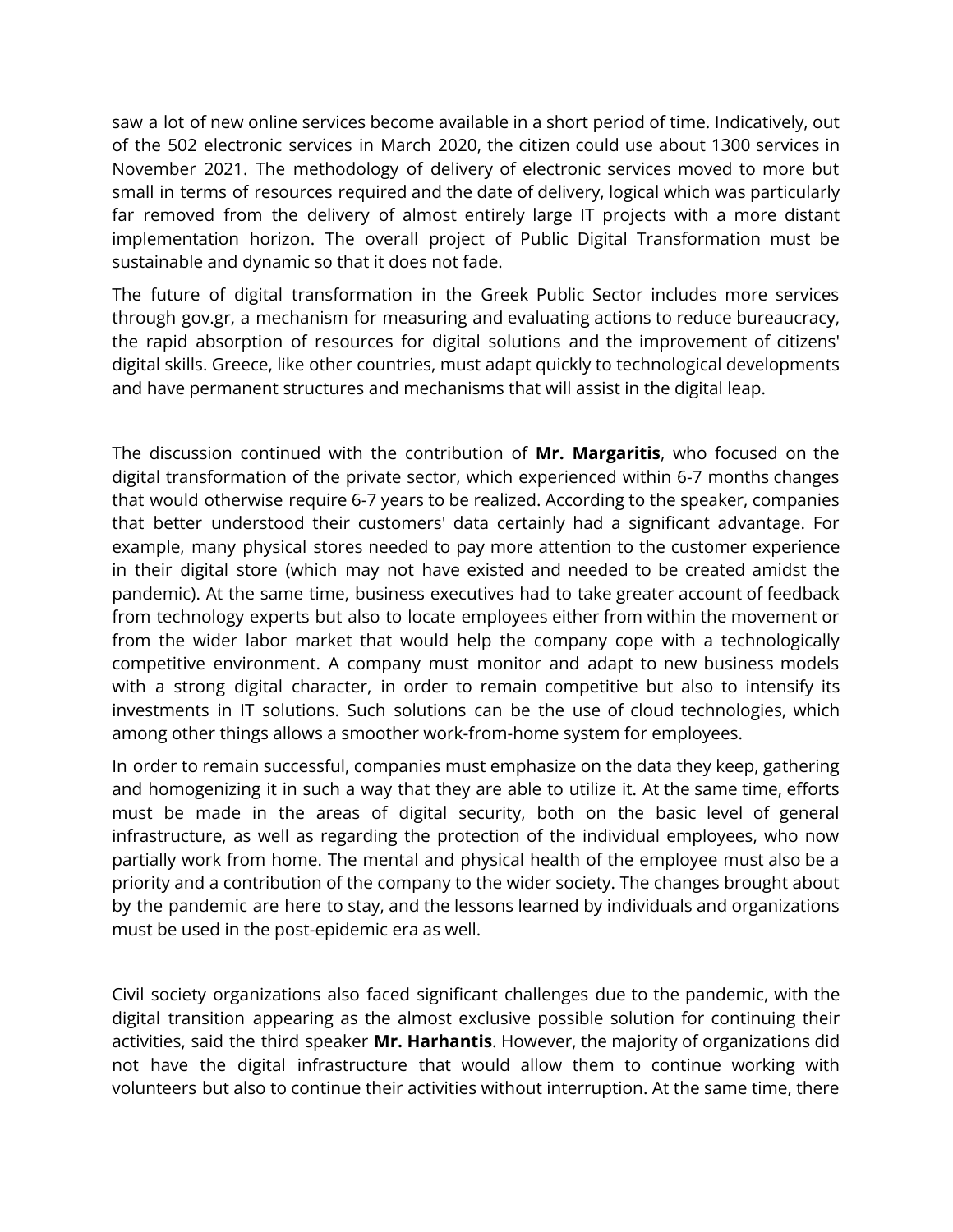was limited funding mainly coming from private entities, as they also faced issues of digital survival. Thus, the organizations were found to be struggling for their survival. Beneficiaries of voluntary actions encountered difficulties in accessing such actions, even if they were provided online, since it is wrong to assume that everybody would have the technological background to take part. In conclusion, all actors need to realize the importance of having support and training in both organizations and individuals in terms of their digital skills.

Ms. **Tsitsoula** took the floor stating that the digital "spring" in many areas was accompanied by an increase in digital risk for individuals and organizations. For example, companies were not fully prepared for the continuous work of people from home, both in terms of secure software and in terms of available corporate devices (eg laptops). Threats such as ransomware were also felt in Greece, with more than 60 organizations, including the Municipality of Thessaloniki, being attacked during the pandemic. With the ultimate goal of protecting data and money, there is a need to create a culture of digital security with continuous efforts and strengthened infrastructure for the whole age range.

Finally, **Mr. Varoutas** stated that all digital solutions become a reality through the existence of durable telecommunication networks. In our country there was recently an auction for part of the 5G network range, a development that comes to meet the growing need for wireless networks. Broadband should be a universally available feature and one of Greece's priorities. Legislative efforts such as the EU Digital Services Act, Digital Market Act, Data Governance Act and the Artificial Intelligence Act are also important factors in improving digital reality.

# **Conclusions and Policy Proposals**

Based on the positions of the speakers and the discussion that followed based on the questions of Ms. Kriari, the following proposals emerged:

- Continued commitment towards enhancing the digital transformation in the Public Sector, thus creating the digital state of the future
- Consolidation of the digital element as a key pillar of entrepreneurship of any kind
- Support and education of the citizens regarding digital skills for the purpose of digital inclusion.
- Establishing a culture of digital security in society as a whole
- Creation and development of a legislative framework that will intensify digital progress, while protecting the rights of citizens.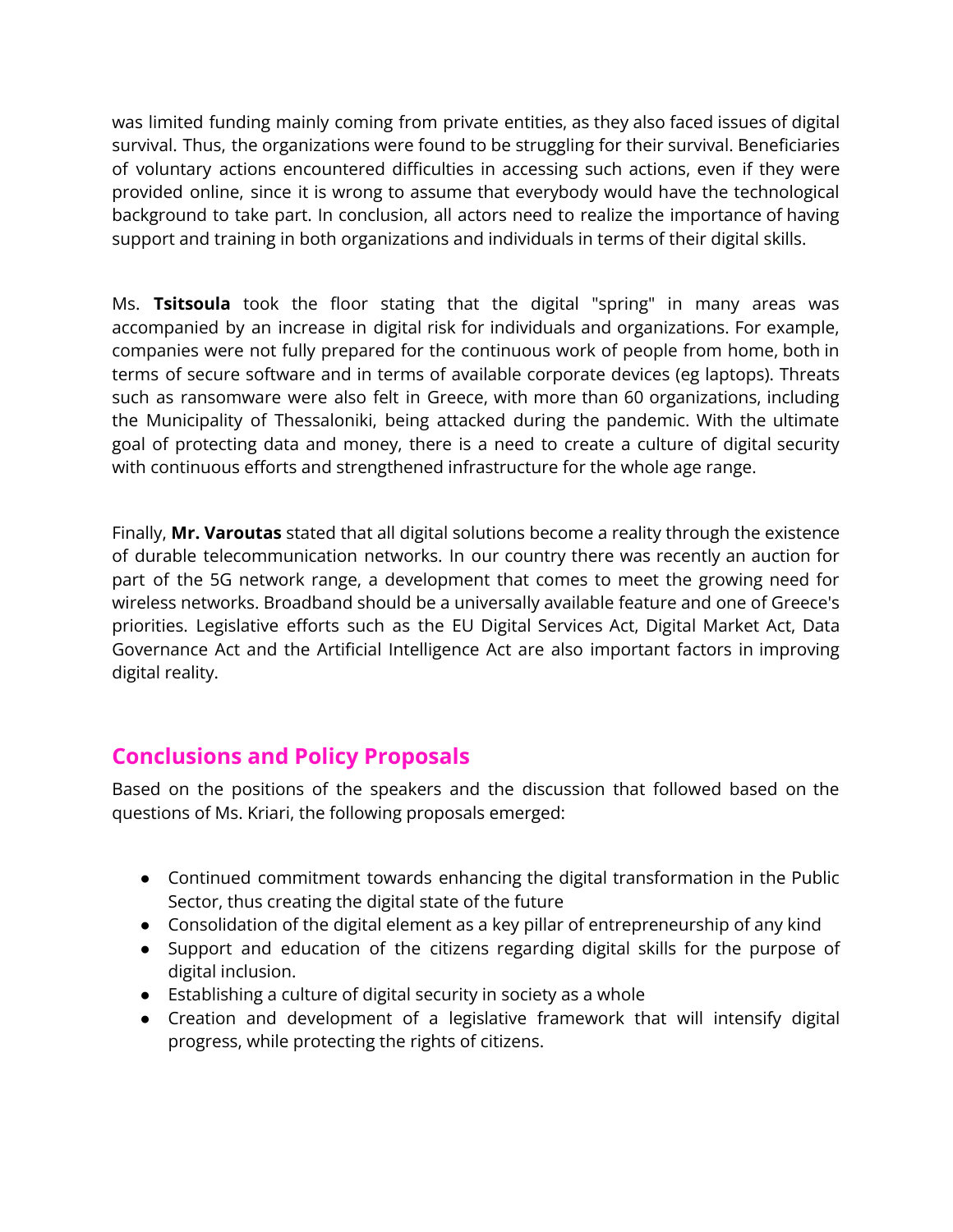# **Epilogue**

The degree of evolution of the digital transformation of Greece has great importance, as it has the ability to determine to some extent the prosperity of the country. For example, a country with strengthened digital governance structures is more attractive for investors, while companies that operate with and promote digital innovation have the opportunity to play a leading role internationally. As an evolving phenomenon, digital transformation is of particular interest for the study and application of innovative practices.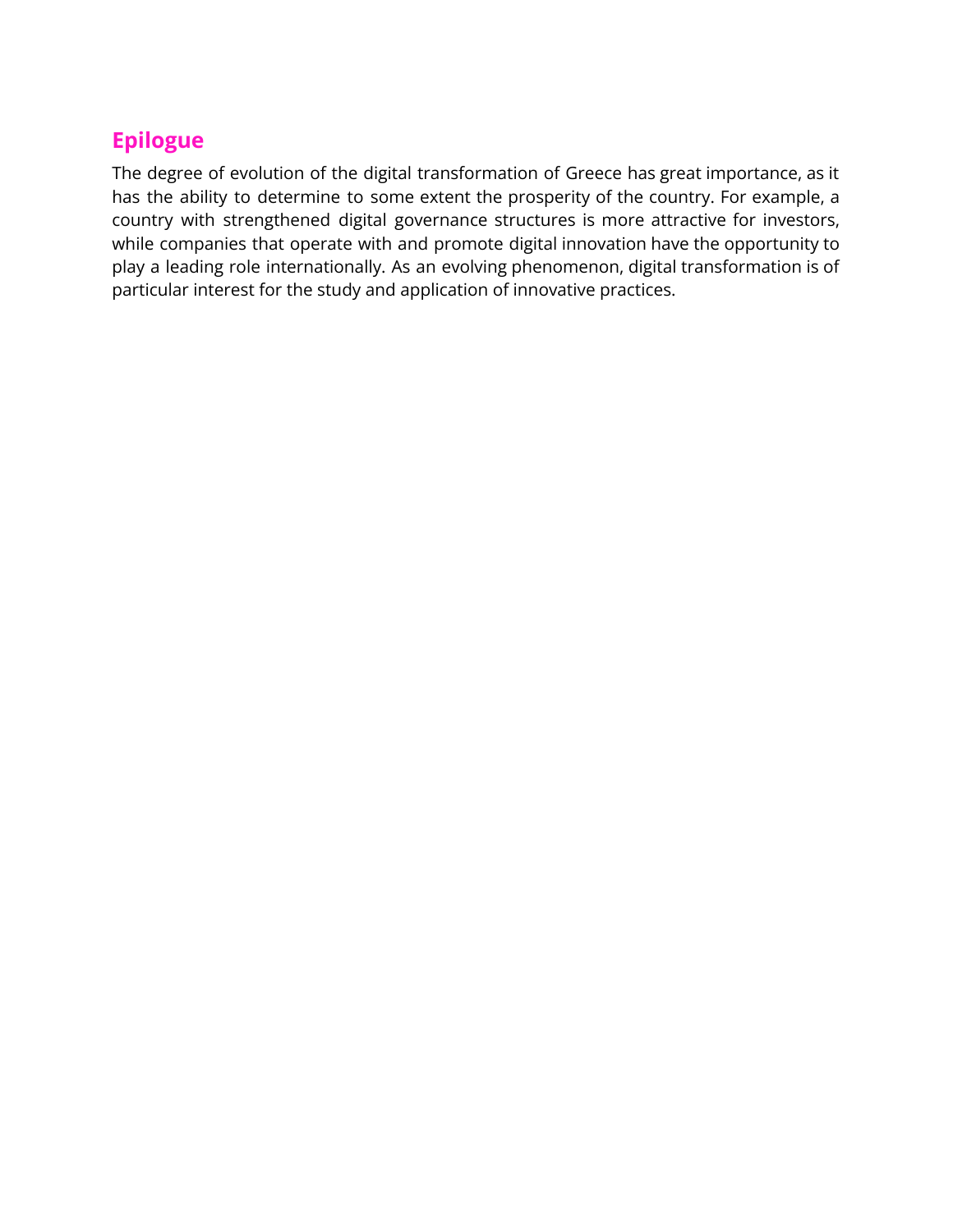# **Environment and the Internet**

## **Details**

- Discussion format: Presentations
- Speakers:
	- o Zacharoula Andreopoloulou, Department of Agriculture, Forestry and Natural Environment, Aristotle University of Thessaloniki – Academia
	- o Ioanna Kostarella, School of Journalism and Mass Communication of the Aristotle University of Thessaloniki – Academia
- Moderator: Stelios Kavvadias

#### **Introduction**

Many countries today are establishing "green" policies aimed at tackling global warming and pollution caused by human activity. Modern technological advancements allow us to analyze in depth the causes of climate change, but also to act to reduce some of the damage that is or is going to be caused by it. The Internet holds a special place in the global effort and is the medium that connects the scientific community, citizens, businesses and decision makers.

The interaction between the environment and the Internet is an issue that is of constant concern to the global Internet Governance community, which is looking for ways to continue to exploit the positives offered by the Internet, while at the same time reducing the damage to the environment from the materials and non-physical components of the Internet.

## **Content**

#### **After all, how green is the Internet? | Zacharoula Andreopoulou**

Ms. Andreopoulou analyzed the important question of whether the Internet, with the new opportunities it offers and the energy requirements it presents, supports or complicates a "green" transition.

Today the Internet is everywhere (home, work, travel) and at very high speeds that allow uninterrupted use and access to innovative products and services. Systems that leverage the philosophy of the Internet of Things are examples of digital innovation that can be used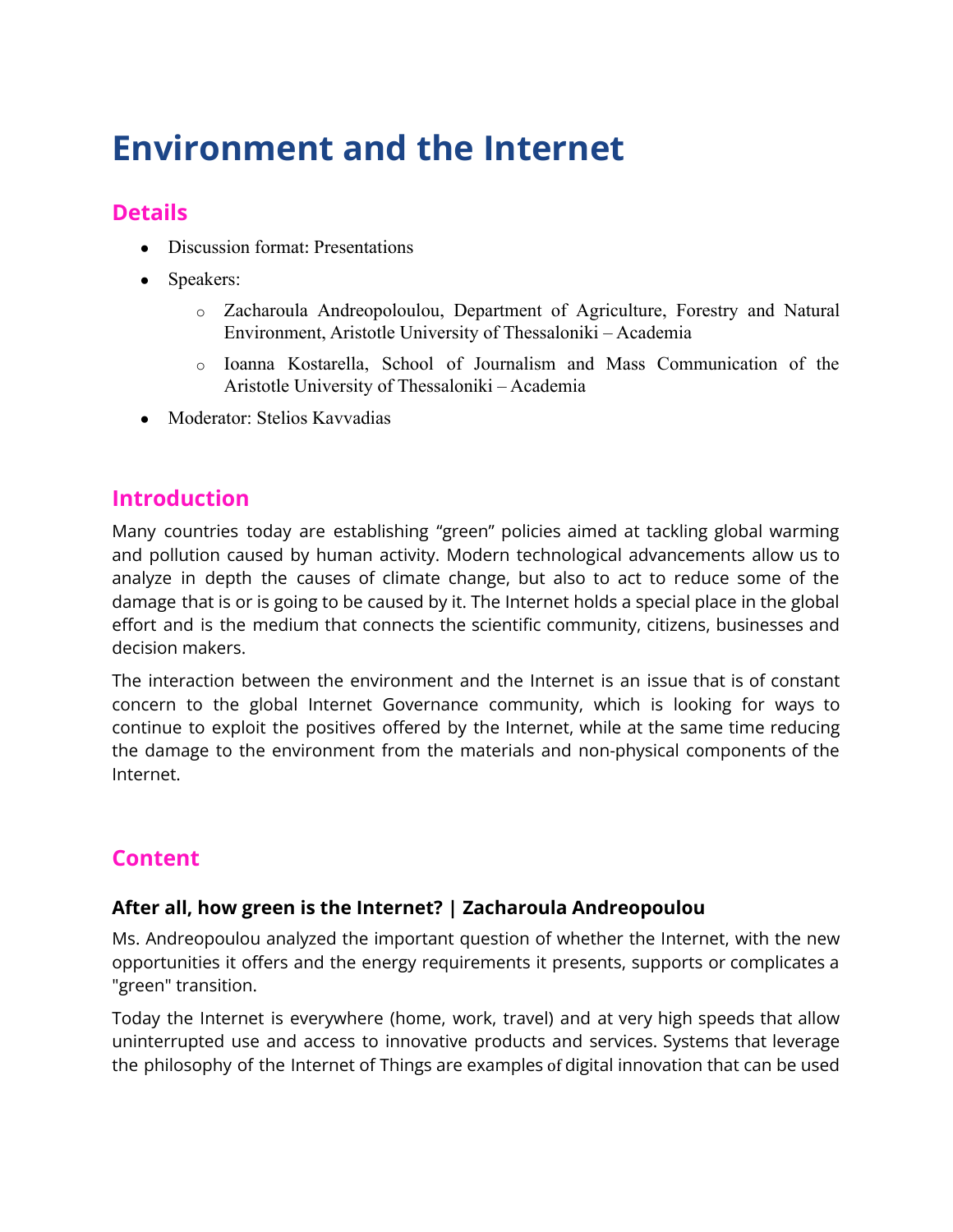for sustainability while being in line with the strategies and funding mechanisms offered by the states.

The Green Internet is an outstanding ally for the implementation of the 17 Sustainable Development Goals set up by United Nations, since it is a factor that can contribute inter alia to the protection of the biodiversity, the decrease of the energy consumption, the increase of the energy efficiency and the circular economy, which constitute areas of the wider European Green Policy.

In other words, the Internet is at the service of the environment, and together they create new dimensions in existing technologies, such as Green E-commerce over conventional e-commerce, Green Banking, Green E-Government and more. At the same time, the Internet enables the awakening of citizens' environmental awareness, through the dissemination of information on issues and policies that are implemented or are being developed.

A great source of information is the implementation of integrated environmental management consisting of systems for the collection and processing of environmental data. Such practices allow the creation of forecasting models, the consideration of alternative scenarios, and the making of decisions based on collected data in order to protect ecosystems and save resources. Areas of application of such practices include real-time forest surveillance, drone use for natural disaster management, land conservation savings, optimal water and irrigation management, supply chain monitoring and energy sustainability (e.g. smart grids, energy certificates). Another important development is the spread of cloud technologies because they provide significant energy savings without degrading the services provided by utilizing existing networks and achieving virtual distributed computing power and real-time storage.

The aforementioned developments coincide with the explosion in the number of active internet users that reached 4.57 billion people in 2020, ie 59% of the world's population. However, this heavy use is accompanied by environmental pollution and more specifically in 2% of the total emission of pollutants from information and communication technologies, a percentage equal to that of aviation. Environmental problems are exacerbated by the high toxicity of the products produced and the improper management of e-waste, as well as the energy-intensive use of the Internet - especially since energy consumption is projected to quadruple in 2022 compared to 2017. This is why,big corporations in the technology sector should act and become more "green", regarding both how much energy they consume and the way the energy has been produced (e.g. renewable sources), while at the same time they manage in an environmental friendly way the materials they use.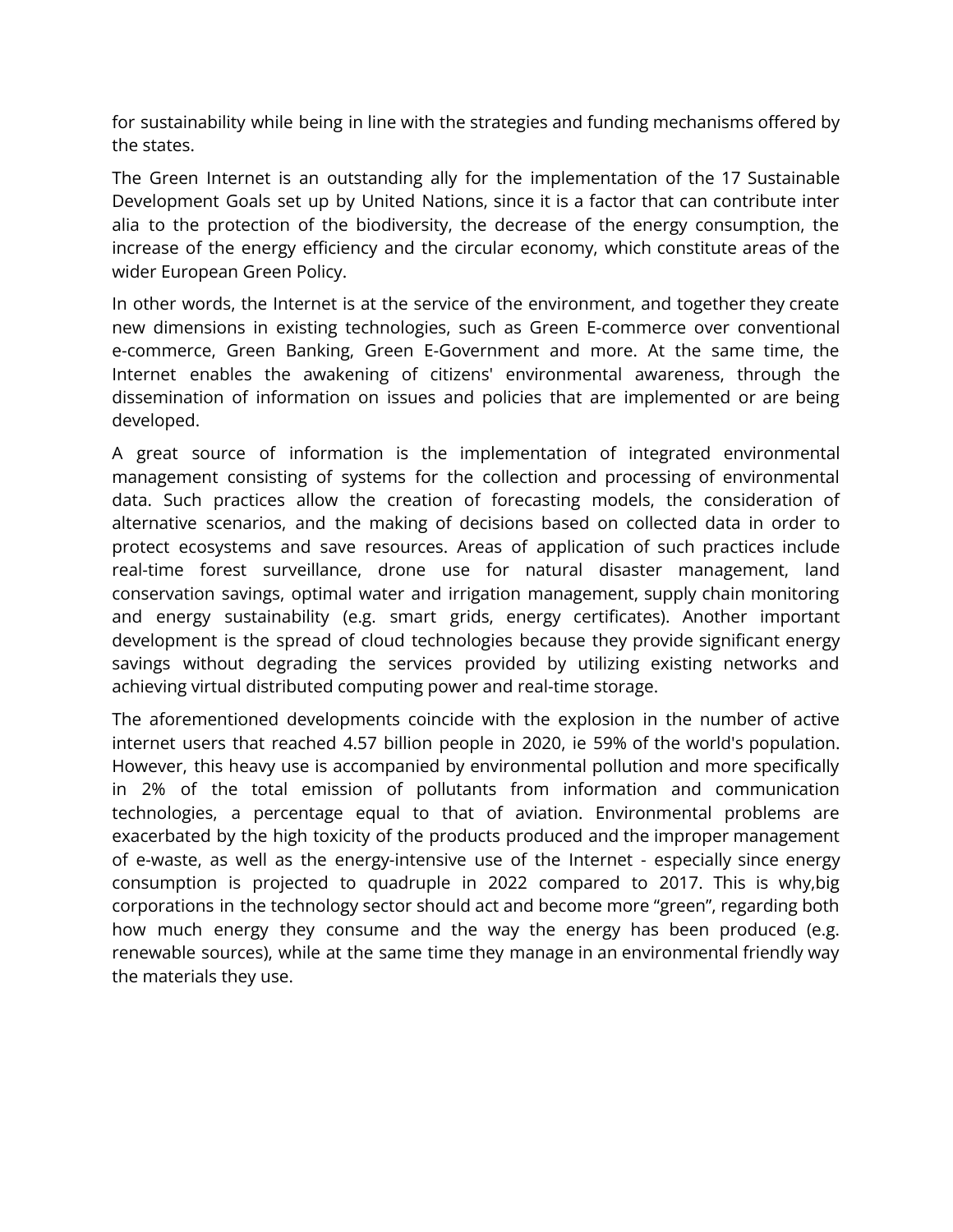#### **The Internet, Digital Tools and the Environment | Ioanna Kostarella**

Ms. Kostarella continued the discussion on the relationship between the internet and the environment, drawing the public's attention to digital tools that can support environmental efforts.

The Internet has the potential to raise awareness of the environment and sustainability as it is a universal medium. The environment is of particular importance to all humanity since there is no "Planet B", while at the same time it is an integral part of our daily lives. There is a growing global mobility to protect the planet as evidenced by conferences such as COP26 and the United Nations Sustainable Development Goals. In this regard, substantial commitments must be made and accompanied by action in order to intensify the fight against global warming.

The speaker stressed that the Internet gives citizens and journalists access to knowledge and information about the environment, thus bringing Civil Society to the forefront and strengthening its voice. Stakeholders (e.g. citizens) first encounter the question of the availability of the environmental data they seek. Many times, there is not enough time, organization or even knowledge about where and how one can search for information. It is nevertheless worth emphasizing that there is now a wealth of information available on the internet from which value can be extracted from and to citizens. This information can be in the form of open data on the environment, be it in quantitative or qualitative form and act as a basis for transparency and decision-making.

There is also a legal framework that allows citizens to request information from public bodies such as studies, statistics and other data. Ideally, the collected information can take the form of infographics so that they can be communicated and more easily perceived by the general public.

Some of the data sources that can be used by citizens are:

<https://opendata.ellak.gr/> <https://vouliwatch.gr/> <https://www.copernicus.eu/el/ypiresies/atmosfaira> https://app.electricitymap.org/map

# **Conclusions and Policy Proposals**

• The Internet is a powerful tool in the context of strategies for environmental protection, sustainability and tackling climate change .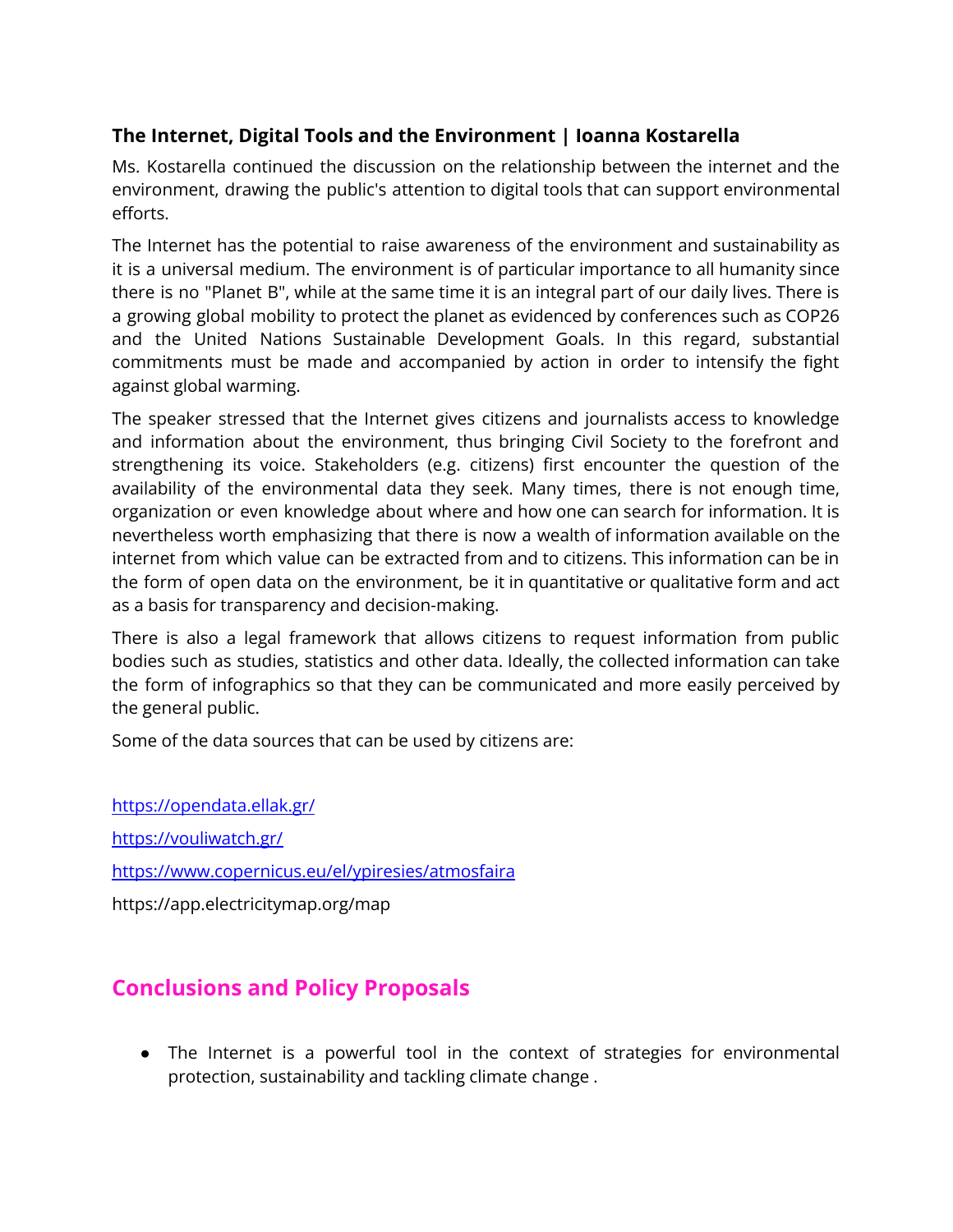- The green policies of the Green Agreement must be implemented, both by the industry that must become sustainable and by every citizen.
- Civil Society has at its disposal a wealth of information and the legal framework to identify it and use it to improve the environment. The Internet is the common medium that allows the above actions.

## **Epilogue**

The Internet is certainly a very useful invention that is accompanied by multiple benefits and has a key contribution to technological and social progress. Also, environmental protection continues to be a priority for most societies as they experience the negative effects of climate change. There is no doubt that a "Green Internet" can be an answer/ solution to the growing environmental issues that concern humanity. In this context, we must make the most of the available wealth of information but also seek changes that have given a greener character to the Internet.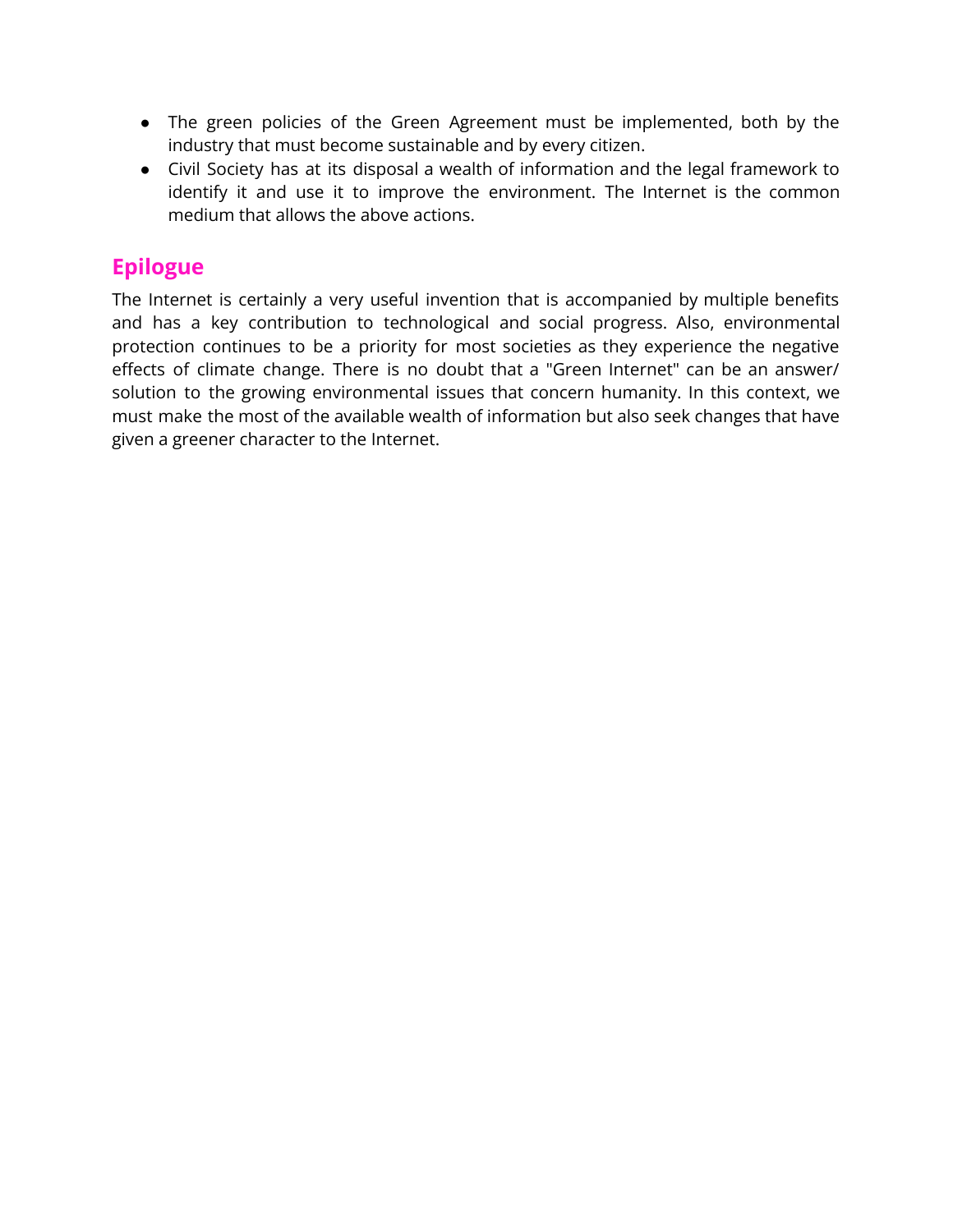# **Workshops**

Within the framework of IGF Greece 2021, parallel Workshops were organized, with participants deepening their knowledge on specific topics of the conference and approaching them in a more practical and interactive way. No prior knowledge of the individual topics was necessary for participation in the Workshops.

The Workshops are listed in detail below.

#### **From ideation to implementation: How to get your idea online**

*Organizers*: Elpida Vamvaka (Papaki, Homo Digitalis), Giorgos Angelopoulos (IpHost) & Konstantinos Chatzistamou (EURid)

During the workshop, the audience learned step-by-step how to implement an idea in the digital world and how to choose the right domain name, depending on where the product or service is addressed. The speakers highlighted mistakes that are often seen when a company or an individual want to launch their idea online, and gave insightful advice on how to effectively proceed with the process of purchasing, designing and publishing a website. The workshop used specific examples of good or bad practices and was strongly based on audience interaction and discussion. Participants also played online games and the winners of the games won prizes, such as their own domain name for free for a year.

#### **The Greek innovation system**

#### *Organizer*: George Karamanolis (Crowdpolicy)

The workshop leader presented valuable information on how innovation operates and is fostered in Greece, and in particular how different public and private programs aim at enhancing Greek innovation and entrepreneurship. The speaker extended on several services and initiatives aimed at enhancing internet governance and innovation in Greece, as well as lessons learned as part of different actions initiated by Crowdpolicy in this field.

Additionally, Mr. Christos Tsetsis (Crowdpolicy) conducted a short presentation on the Blockchain and the technologies that enable it, following up with answers to questions from the audience.